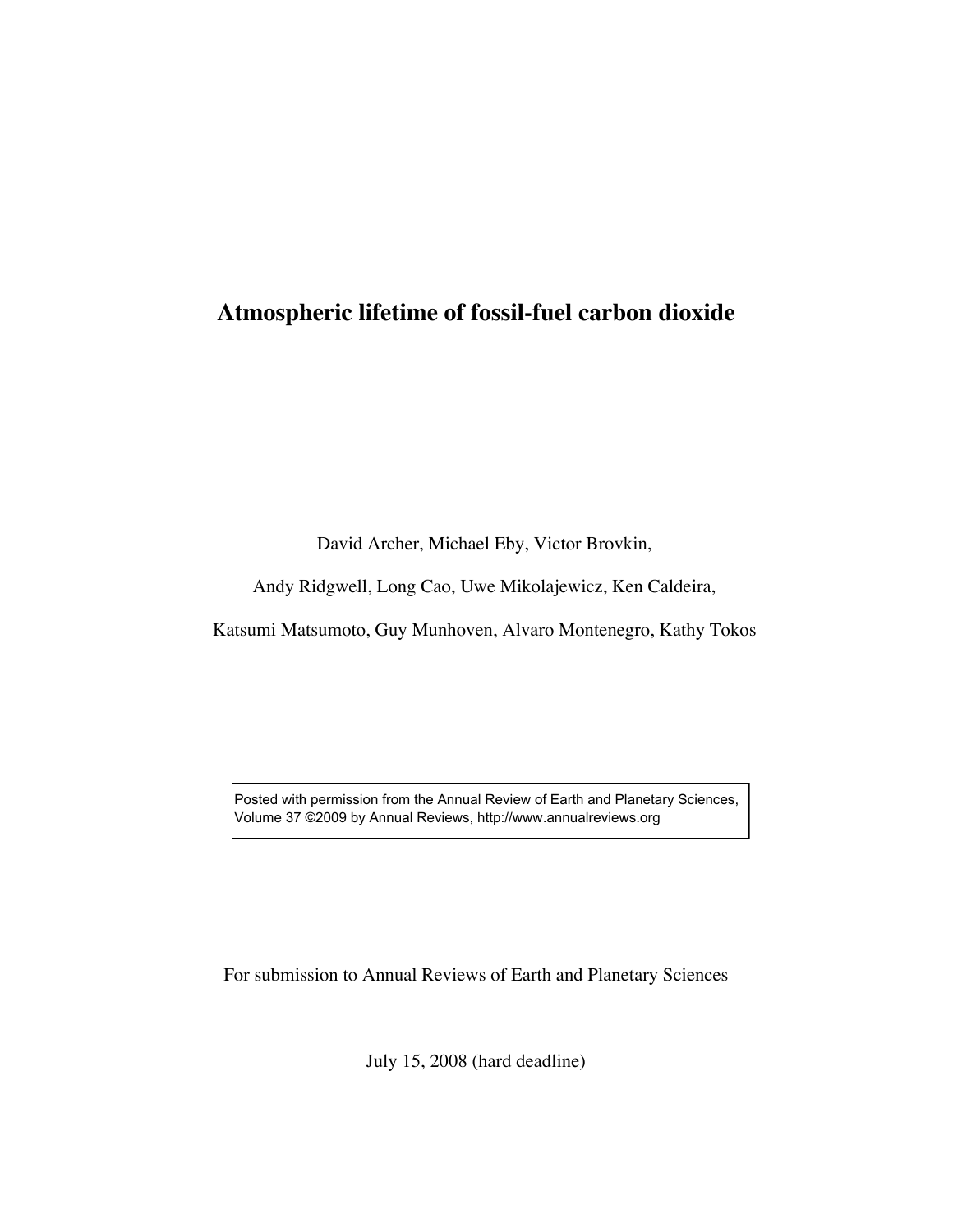## **Abstract**

 $CO<sub>2</sub>$  released from combustion of fossil fuels equilibrates between the various carbon reservoirs of the atmosphere, the ocean, and the terrestrial biosphere on time scales of a few centuries. However, a sizeable fraction of the  $CO<sub>2</sub>$  remains in the atmosphere, awaiting a return to the solid earth by much slower weathering processes and deposition of CaCO<sub>3</sub>. Common measures of atmospheric  $CO<sub>2</sub>$  lifetime, including the e-folding time scale, disregard the long tail. Its neglect in the calculation of global warming potentials leads many to underestimate the longevity of anthropogenic global warming. Here we review the past literature on the atmospheric lifetime of fossil fuel  $CO<sub>2</sub>$  and its impact on climate, and we present initial results from a model intercomparison project on this topic. The models agree that 20-35% of the  $CO<sub>2</sub>$  remains in the atmosphere after equilibration with the ocean (2-20 centuries). Neutralization by  $CaCO<sub>3</sub>$  draws the airborne fraction down further on time scales of 3-7 kyr.

### **Introduction**

The fate and lifetime of fossil fuel  $CO<sub>2</sub>$  released to the atmosphere is not inherently scientifically controversial, but the packaging of this information for public consumption is strewn with such confusion that Pieter Tans proposed in print that the entire concept should be "banished" (Tans et al 1990). How long is global warming from  $CO_2$  going to last, policymakers and the public would like to know. If there is a trade-off possible between emissions of  $CO<sub>2</sub>$  versus emissions of other greenhouse gases, how shall they be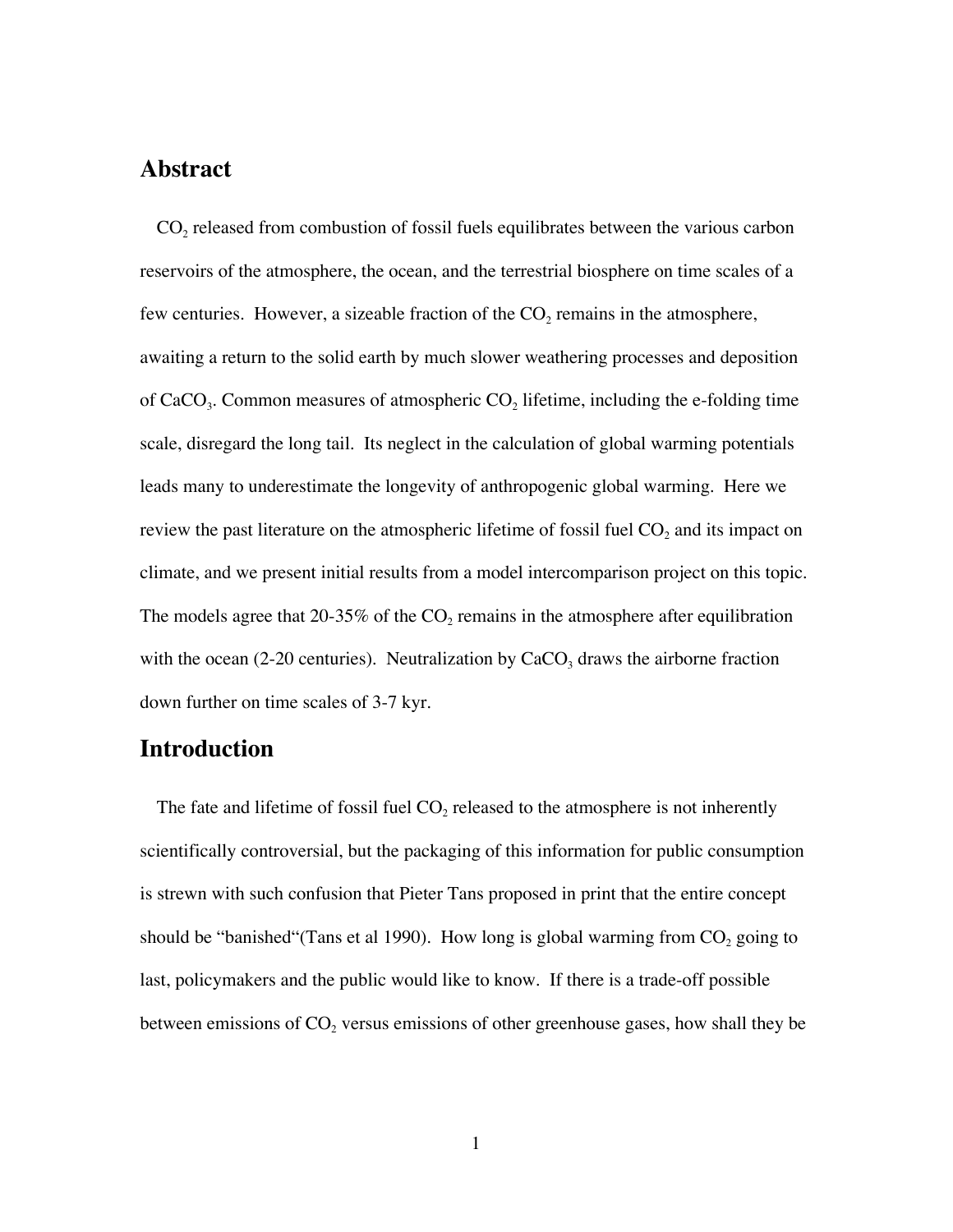compared? The lifetimes of greenhouse gases are incorporated into the construction of global warming potentials, the time-integrated climate impact of each gas relative to  $CO<sub>2</sub>$ .

The question of the atmospheric  $CO<sub>2</sub>$  lifetime is also important for predicting the impact of human activity on slowly-responding aspects of the climate system such as the major ice sheets (Archer & Brovkin in press), permafrost (Gavrilov et al 2003, Lawrence & Slater 2005), and geochemical impacts of changing the temperature of the deep sea (Archer et al 2004). Many of the most profound changes in the Earth's surface, such as sea level, take place on time scales of thousands of years and longer.

There is a strong consensus across models of global carbon cycling, as exemplified by the ones presented here, that the climate perturbations from fossil fuel  $CO<sub>2</sub>$  release extend hundreds of thousands of years into the future. This is consistent with sedimentary records from the deep past, in particular a climate event known as the Paleocene Eocene thermal maximum, which consisted of a relatively sharp increase in atmospheric  $CO<sub>2</sub>$  and ocean temperature, followed by a recovery, which took perhaps 150,000 years (Kennett & Stott 1991, Pagani et al 2006) .

The gulf between the widespread preconception of a relatively short (hundred-year) lifetime of  $CO<sub>2</sub>$  on the one hand, and the evidence of an much longer climate impact of  $CO<sub>2</sub>$  on the other, arguably has its origins in semantics. There are rival definitions of a lifetime for anthropogenic  $CO<sub>2</sub>$ . One is the amount of time it takes until a substantial portion, say 50% or perhaps 1-1/e which is about 63%, of the excess  $CO<sub>2</sub>$  goes away. Another is the average lifetime, or transit time, of the individual carbon atoms before they leave the atmosphere. The misinterpretation which has plagued the question of the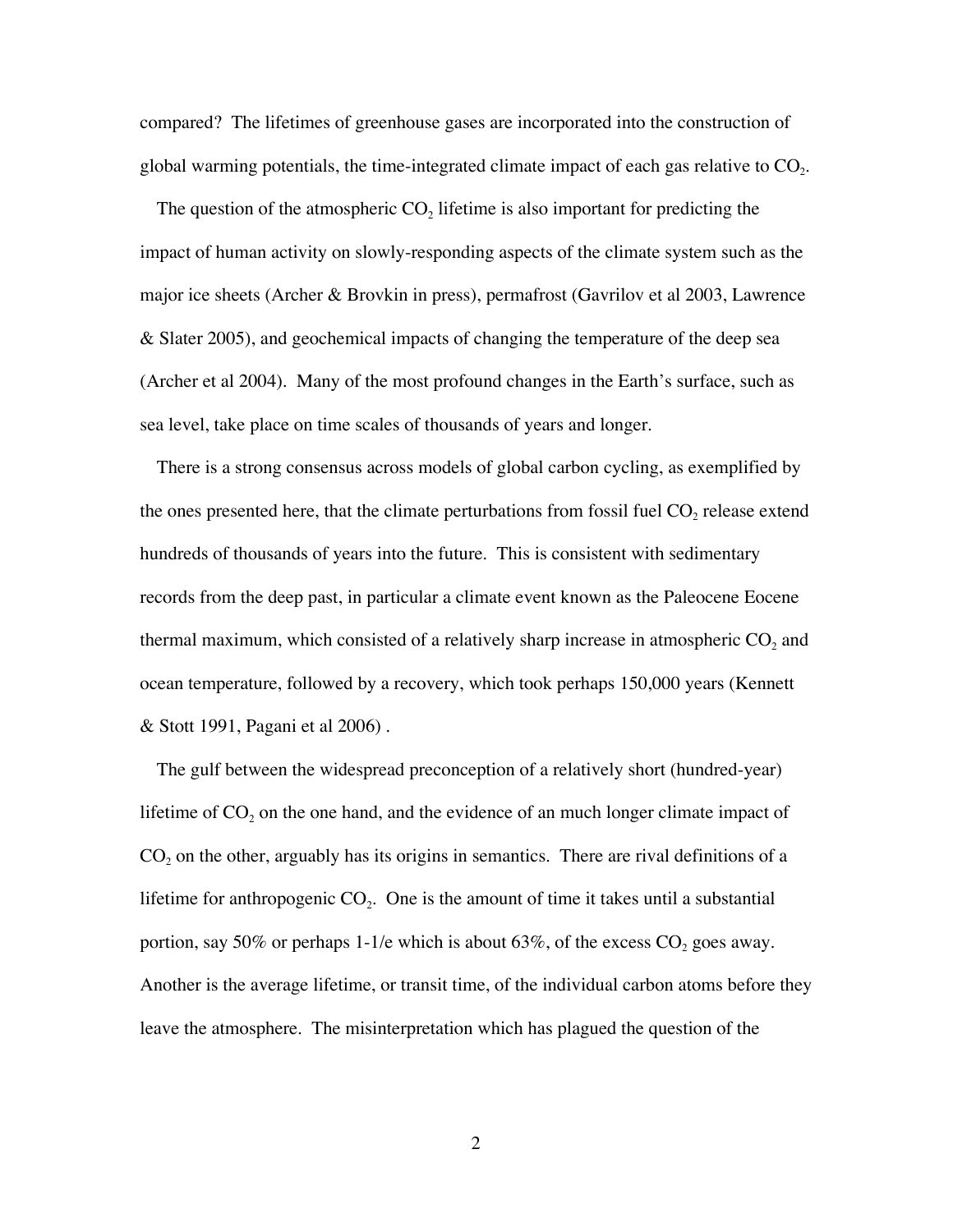atmospheric lifetime of  $CO<sub>2</sub>$  seems to arise from confusion of these two very different definitions.

In the simplest of worlds, the decay of a perturbation might follow first-order linear kinetics. Radioactive decay is an example of this. The resulting concentration trajectory through time will follow an exponential decay function. In this case the mean lifetime of the carbon atoms in the atmosphere is closely approximated by the "most of it goes away" criterion; the mean lifetime is in fact equal to the e-folding time scale, the time at which only 1/e, about 37%, of the original pulse remains. If fossil fuel  $CO<sub>2</sub>$  in the atmosphere was expected to diminish according to linear kinetics, then it would be possible to calculate the lifetime simply using the present-day excess  $CO<sub>2</sub>$  concentration in the atmosphere (about 100 ppm or 200 Pg C) and the natural uptake rate, currently about 2 Pg C / yr each into the oceans and into the land biosphere. Dividing the inventory by the flux yields an apparent lifetime of 50-100 years, depending on whether you count the terrestrial uptake in addition to the oceanic. This calculation has been most recently re-done by Jacobson (2005), who determined an "atmospheric lifetime" of 30-95 years. For the nonlinear  $CO<sub>2</sub>$  uptake kinetics as predicted by carbon cycle models, however, this apparent lifetime would increase with time after the  $CO<sub>2</sub>$  is released. Some  $CO<sub>2</sub>$  from the release would remain in the atmosphere thousands of years into the future, and the atmospheric lifetime calculated at that time would be thousands of years.

The most fundamental problem with the linear-kinetics formulation is that even the simplest atmosphere / ocean carbon cycle models decay to a different atmospheric  $CO<sub>2</sub>$ level, higher than the concentration before the spike was released. If the ocean and atmosphere were held in a non-reactive container, that excess  $CO<sub>2</sub>$  would remain in the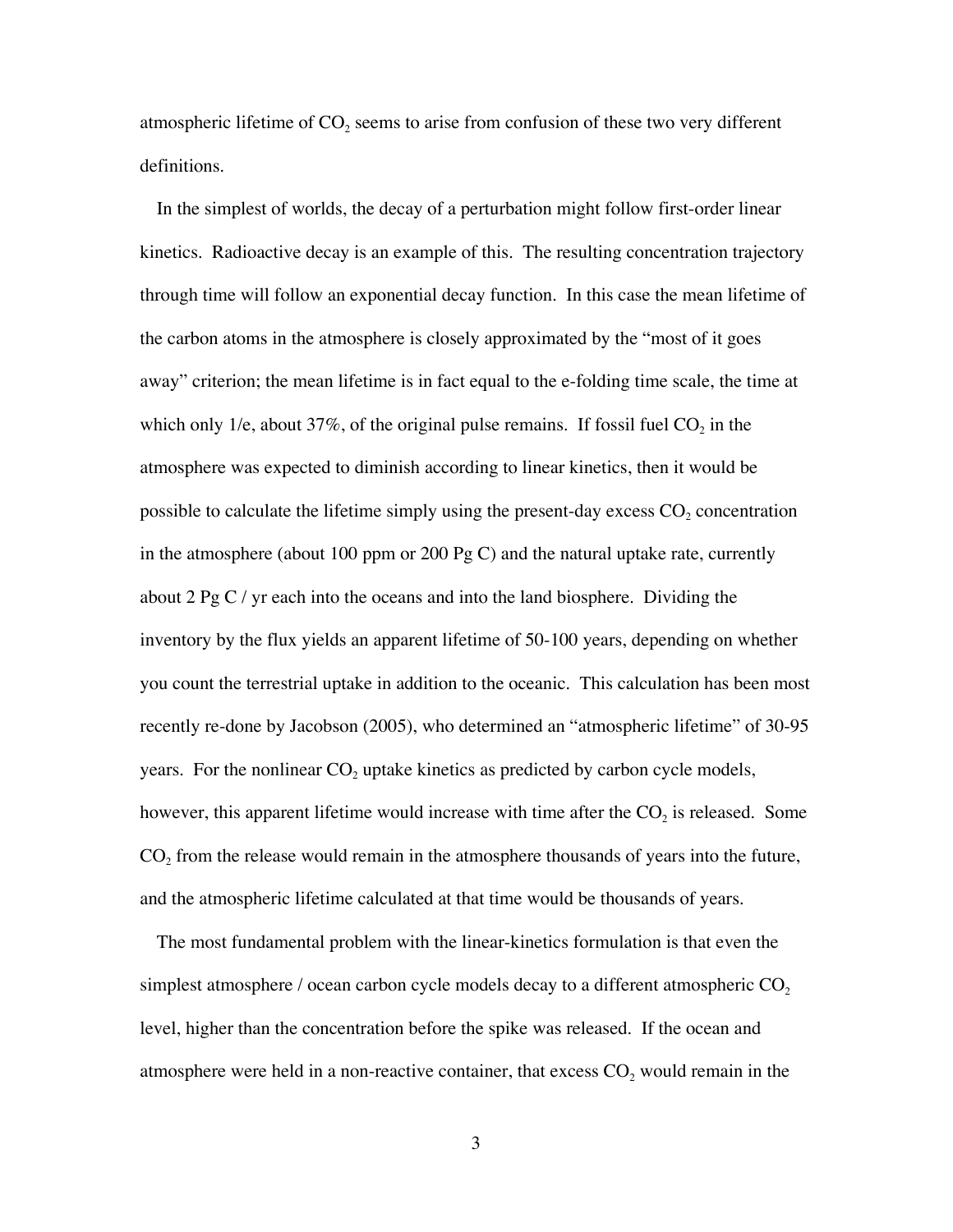atmosphere forever, an eternal airborne fraction of the  $CO<sub>2</sub>$  slug of 15-40% (Archer 2005). If the ocean were infinitely large or caustic (high-pH), the airborne fraction might approach zero, but given the size and chemistry of the ocean, an airborne fraction of tens of percent can be calculated from simple thermodynamics, as if the ocean were a bucket of homogeneous seawater in equilibrium with about two buckets-full of a gas phase.

In the real world, the leftover  $CO<sub>2</sub>$  in the atmosphere after ocean invasion interacts with the land biosphere, and is taken up by pH-neutralization reactions with calcium carbonate  $(CaCO<sub>3</sub>)$  and the CaO component of igneous rocks. The time scales for these processes range from thousands to hundreds of thousands of years. Keeling and Bacastow (1961) predicted that it would take at least 10,000 years for atmospheric  $CO<sub>2</sub>$  to return to preindustrial levels. Walker and Kasting (1992) reached a similar conclusion but extended the duration of the long tail to hundreds of thousands of years. Broecker and Takahashi (1978) described the neutralization reaction with  $CaCO<sub>3</sub>$ . Many other carbon cycle models of a variety of configurations and resolutions (Archer 2005, Caldeira & Kasting 1993, Lenton & Britton 2006, Montenegro et al 2007, Ridgwell & Hargreaves 2007, Sundquist 1990, Tyrrell et al 2007), and essentially all of them have found the same result. The mean lifetime (or transit time out of the atmosphere) of fossil fuel  $CO<sub>2</sub>$ molecules has been calculated to be tens of thousands of years (Archer et al 1997), not at all similar to the 50-100 year lifetime calculated using the linear approximation based on fluxes immediately following a release of  $CO<sub>2</sub>$  to the atmosphere. Clearly the linear approximation, using a single characteristic time scale for the removal of  $CO<sub>2</sub>$  from the atmosphere, is a poor representation of the way we think the carbon cycle works. An analogy can be drawn with radioactive waste, for which the decay of its radioactivity as a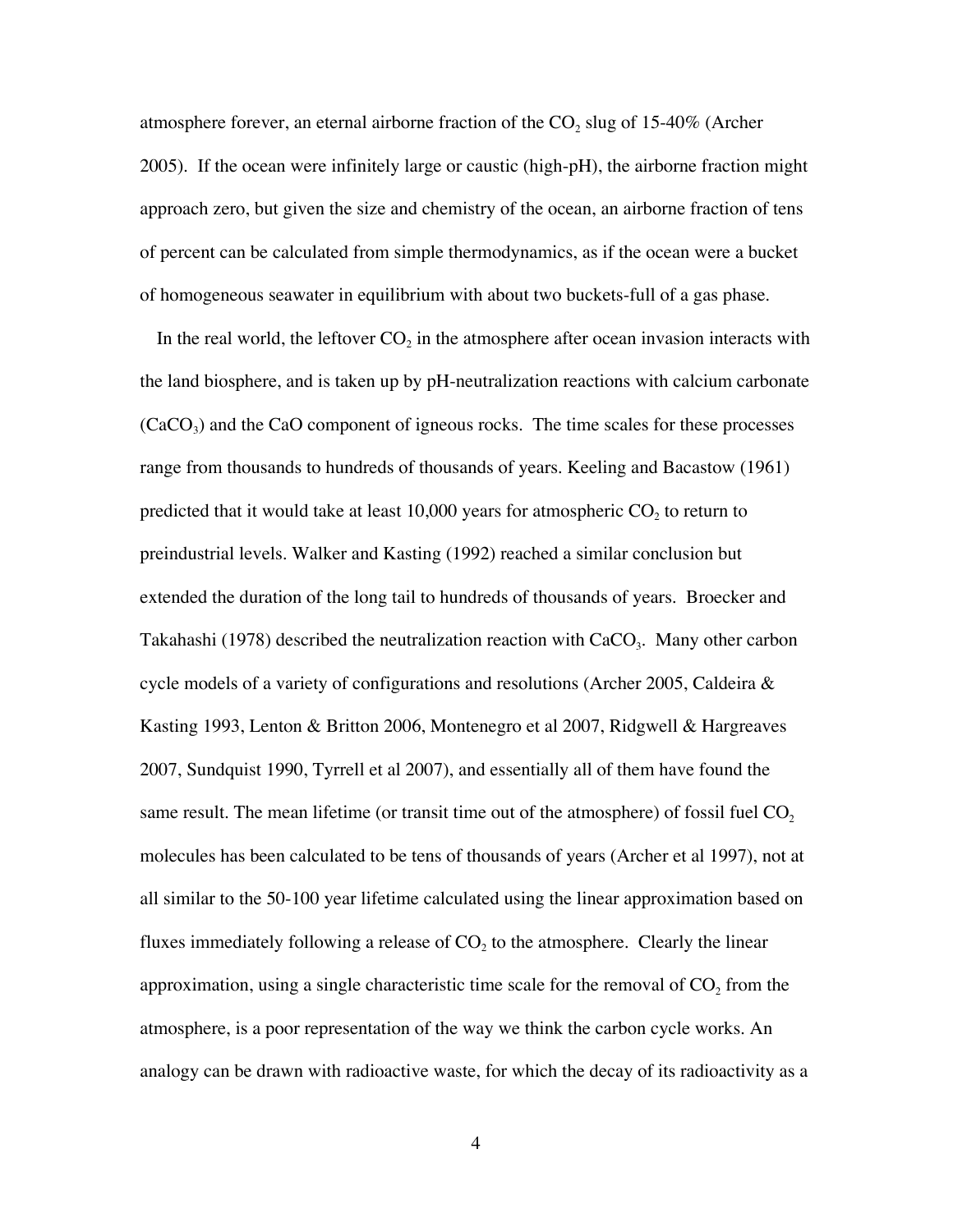whole will not conform to any single measure, since it is composed of a variety of different radionuclides with a wide range of half-lives.

As the ocean is acidified, its ability to hold more  $CO<sub>2</sub>$  decreases, so that the airborne fraction of a kilogram of  $CO_2$  is higher if lots of  $CO_2$  has been released previously. The change in buffering provided by seawater can be readily calculated and is encapsulated in the 'Revelle Factor' (Zeebe & Wolf-Gladrow 2001). For a system in which  $CO_2$  repartitions only between ocean and atmosphere, an analytical expression can be derived for the  $CO_2$  concentration in the air as a function of time (Goodwin et al 2007). To include ocean-sediment interactions, Khesghi and Archer (2004) developed an analytical Greens-function type approximation to the results of an ocean and sediment carbon cycle model. These formulations had an explicit accounting of the change in carbon buffer chemistry with ocean acidification. The buffering capacity and pH of the ocean are ultimately restored by dissolution of CaCO<sub>3</sub> (Broecker & Takahashi 1978, Ridgwell & Zeebe 2005). Even for linear uptake kinetics, the decay time scale from an impulse  $CO<sub>2</sub>$ release is different from the decay time scale after ongoing emissions are stopped (Caldeira & Kasting 1993, Gaffin et al 1995a), or in other words, the decay time for an additional kilogram of  $CO<sub>2</sub>$  depends on the state of the system into which that  $CO<sub>2</sub>$  is released.

As more and more  $CO<sub>2</sub>$  is emitted, the airborne fraction increases because of the depleted carbon buffer chemistry of the ocean, while the radiative impact of a further kilogram added to the air decreases, because of the absorption band saturation effect. Caldeira and Kasting (1992) find that these two effects largely counteract each other, so that the radiative impact of a kilogram of  $CO<sub>2</sub>$  is nearly independent of whether that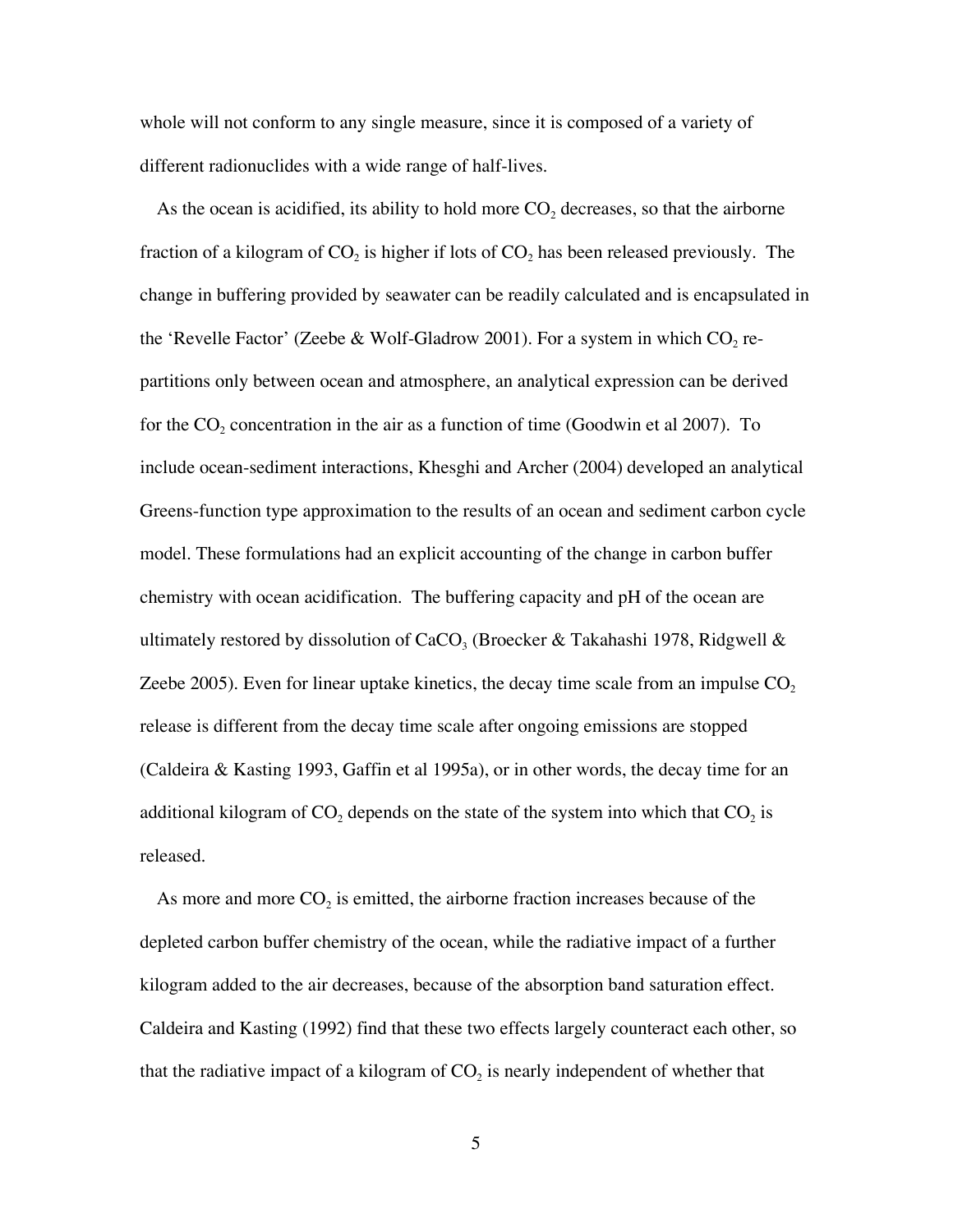kilogram is released early or late in the fossil fuel era. Montenegro et al (2007) find that the logarithmic dependence of radiative forcing on  $CO<sub>2</sub>$  concentration acts to extend the long tail of the radiative forcing from the  $CO<sub>2</sub>$  to a longer time scale than they calculate from the  $CO<sub>2</sub>$  concentration itself.

The extent and longevity of the climate impact from  $CO<sub>2</sub>$  release will also depend on transient uptake by the terrestrial biosphere, taking up 2 Pg C / year today and shortening the apparent lifetime of  $CO<sub>2</sub>$ , but which could become saturated in the coming decades, leaving pCO<sub>2</sub> to follow the slower uptake kinetics of the ocean (Moore & Braswell 1994). If the terrestrial biosphere including soil carbon turned into a new source of  $CO<sub>2</sub>$  to the atmosphere at some point in the future (Friedlingstein et al 2006), then it would act to prolong the apparent lifetime of  $CO<sub>2</sub>$ . In addition, high plant primary productivity in a high  $CO<sub>2</sub>$  world may also act to enhance the rate of weathering of soil minerals and bedrock, leading to an acceleration of the longest term, silicate weathering process (Lenton & Britton 2006).

An appropriate appreciation of the lifetime(s) of  $CO<sub>2</sub>$  is important because the benefits of mitigating different types of greenhouse gases are compared using global warming potentials ("GWP"), which are time integrals of the radiative impacts of the different gases. The long tail of the  $CO<sub>2</sub>$  lifetime is a problem for calculating the global warming potentials of all gases, since  $CO<sub>2</sub>$  is taken to be the reference case against which other gases are compared. Most of the linear-kinetics studies (Caldeira & Kasting 1993, Gaffin et al 1995a, Moore & Braswell 1994) explicitly acknowledge that they are not considering the long lifetime of the  $CO<sub>2</sub>$  that remains in the atmosphere after initial equilibration with the ocean. This initial decay time scale is a useful and helpful quantity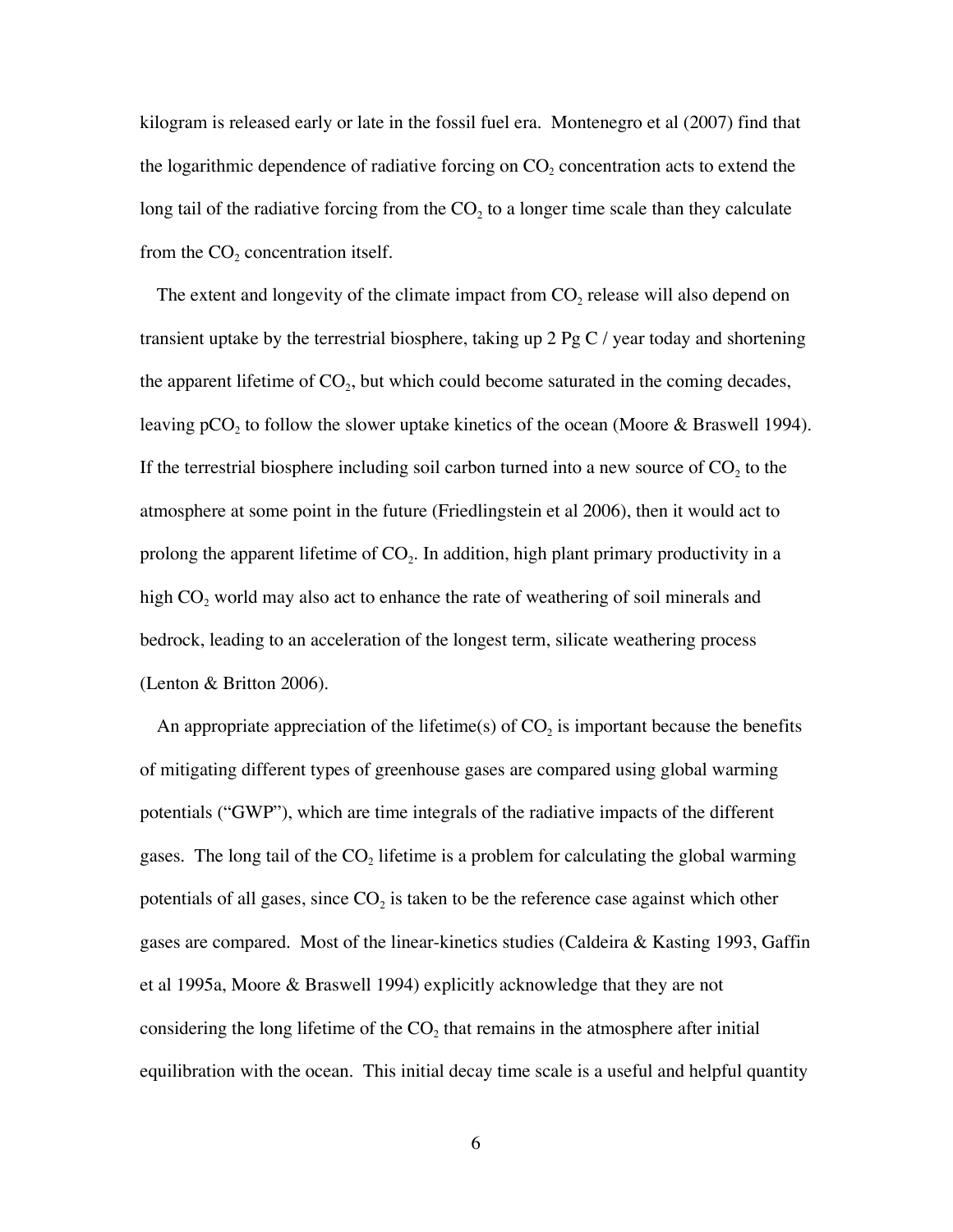to measure, but it is not by itself appropriate for calculating the global warming potential, because it doesn't represent the entire climate impact. In practice, the tail is generally thrown out of GWP calculations by truncating the integral at 100 years, a time scale that arises from our own lifetimes, we would argue, rather than anything intrinsic about the carbon cycle.

The 1990 IPCC report included in its Summary for Policymakers a table showing the properties of various greenhouse gases, including an atmospheric lifetime of  $CO<sub>2</sub>$  listed as 50-200 years, with a footnote caveat that "the way in which  $CO<sub>2</sub>$  is absorbed in the ocean and biosphere is not simple and a single value cannot be given….". It was carefully explained in technical Chapter 1, Greenhouse Gases and Aerosols, that on human time scales  $CO<sub>2</sub>$  really has no sinks, it just equilibrates between the atmosphere, ocean, and biosphere, with some residual remaining in the atmosphere after the equilibration is done. The time scale of 50-200 years was based on a pair of ocean carbon cycle model responses to a pulse  $CO<sub>2</sub>$  input (Maier-Reimer & Hasselmann 1987, Siegenthaler & Oeschger 1987). This 50 to 200 years represents a time scale for equilibration with the ocean, a process which leaves a significant fraction of  $CO<sub>2</sub>$  in the atmosphere. This time scale is not equivalent to the mean transit time of the  $CO<sub>2</sub>$  molecules before they are removed from the system, nor is it a statement about how long the climate impacts of  $CO<sub>2</sub>$  release will last. But this distinction was confused in the Summary for Policymakers where the time scale is referred to as an atmospheric lifetime, which is incorrect, and it is used to calculate global warming potentials, which is inappropriate. The footnote quoted above explains why a range of lifetimes is given, rather than a single value as for methane and other gases, but gives no indication of the new equilibrium or the long tail.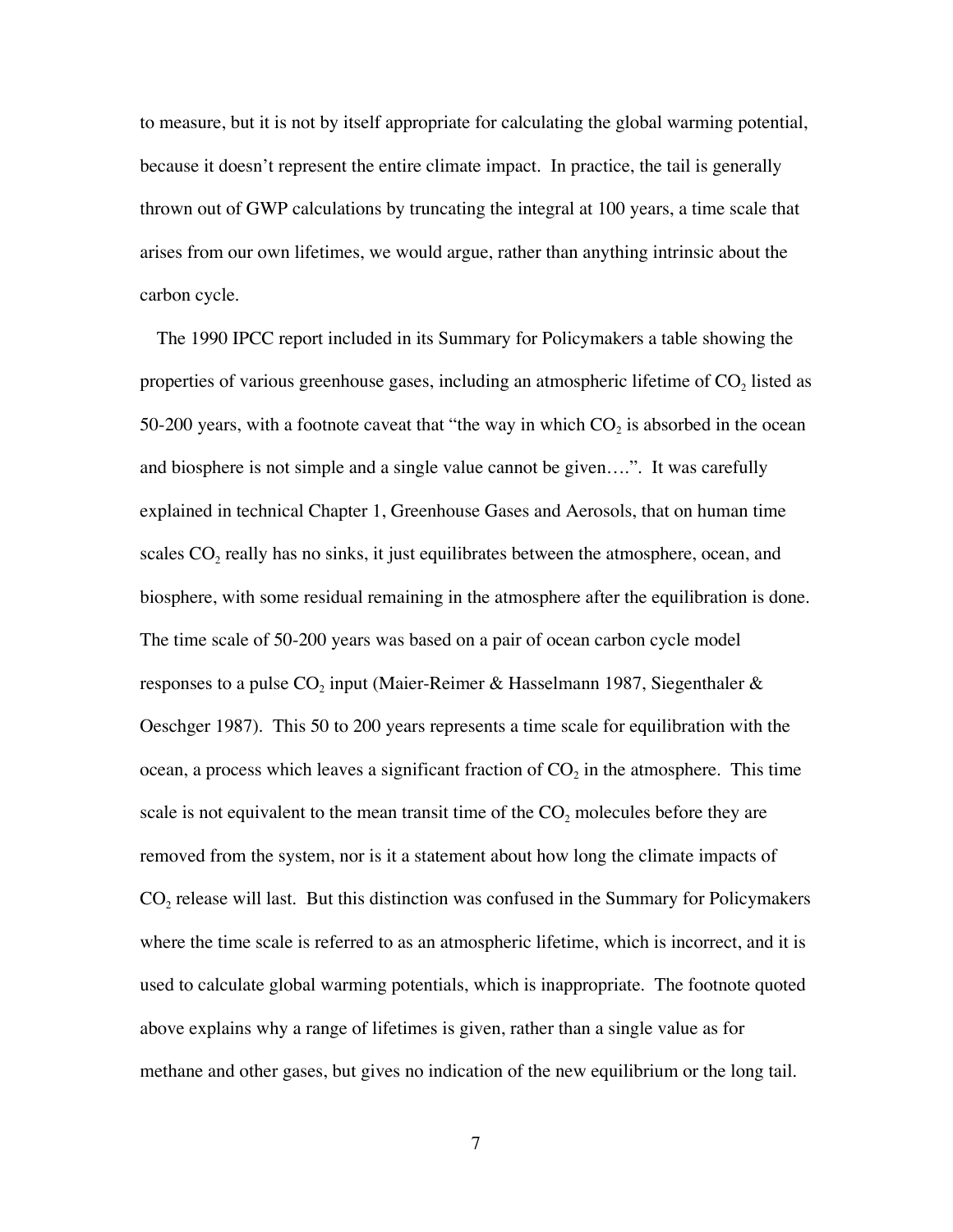On this question, Gaffin (1995b) wrote that "the door to misunderstanding had been left open. Others have and continue to walk through it."

Subsequent IPCC reports in 1995 and 2001 compounded the mistake, revising the lower limit of the lifetime estimate down to only 5 years. Presumably the lower end of the range was a reflection of  $CO<sub>2</sub>$  exchange with the atmosphere or the terrestrial biosphere, although short-term uptake and release, or exchange of one carbon for another, have no impact on the altered climate. Finally the 2007 IPCC report removed the table from the summary, and wrote a bullet point that "Carbon dioxide cycles between the atmosphere, oceans and land biosphere. Its removal from the atmosphere involves a range of processes with different time scales. … The remaining 20% may stay in the atmosphere for many thousands of years." This change encountered significant resistance in internal IPCC deliberations.

To summarize, with few exceptions (Jacobson 2005) there has been no disagreement within the carbon cycle scientific community about the long tail to the fossil fuel  $CO<sub>2</sub>$ lifetime. But there has been considerable divergence on the way in which the behavior of that carbon pulse should be expressed and evaluated. The result has been an erroneous conclusion throughout much of the popular treatment of the issue of climate change that global warming will be a century-time scale phenomenon. Simple thermodynamics of  $CO<sub>2</sub>$  dissolved in seawater, plus paleo-evidence from 55 million years ago (the PETM) tell us otherwise.

## **A Model Intercomparison Experiment**

We have assessed the range of possibilities for the long-term fate of fossil fuel  $CO<sub>2</sub>$  in the atmosphere, ocean, and terrestrial biosphere by means of a model intercomparison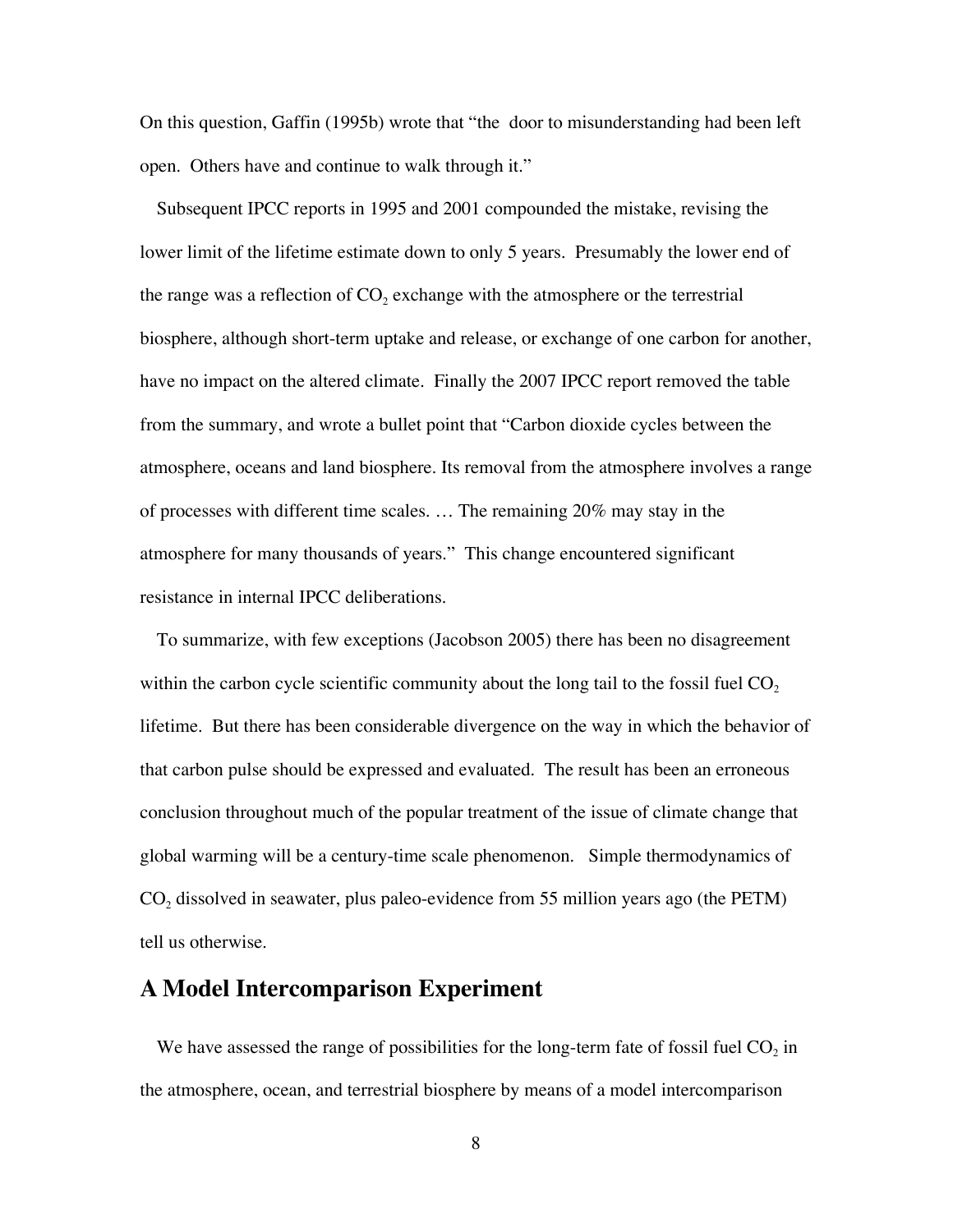experiment that we call LTMIP (for Long Tail Model Intercomparison Project). Model intercomparisons have proven extremely useful in climate dynamics (such as the AR4 climate forecast simulations) and paleoclimate modeling (PMIP (Weber et al 2007)), and this project takes as its template the intercomparison ocean carbon and nutrient cycling models called OCMIP (Orr 1999). In the intercomparison results we present here, we limit the time scale of our model simulations to 10,000 years, which is arguably not as long as we would like, but is still too long for primitive-equation atmosphere circulation codes. Hence most of the models in our group are streamlined in some computational way.

#### *Models*

- CLIMBER-2 consists of a fully climate-responsive two-dimensional atmosphere coupled to a two-dimensional 3-basin dynamic ocean, a terrestrial biosphere model (VECODE), an oceanic biogeochemistry model, and a phosphate-limited model for marine biota (Brovkin et al 2002, Brovkin et al 2007, Ganopolski et al 1998). The sediment model resolves the diffusive pore-water dynamics, assuming oxic-only respiration and  $4.5$ -order CaCO<sub>3</sub> dissolution kinetics (Archer 1996, Brovkin et al 2007). Weathering rates scale to runoff on the land surface grid cells, with separate carbonate and silicate lithological classes.
- CC\_SED was described by (Archer 2005), and uses the HAMOCC2 stationary annual mean flow field code to advect geochemical tracers. The sediment model is the same as in CLIMBER (Archer 1996). The temperature of the ocean is offset uniformly with a 1000-year response time, relaxing to a target temperature determined by a deep-ocean climate sensitivity of 3°C. A weathering feedback has been added to the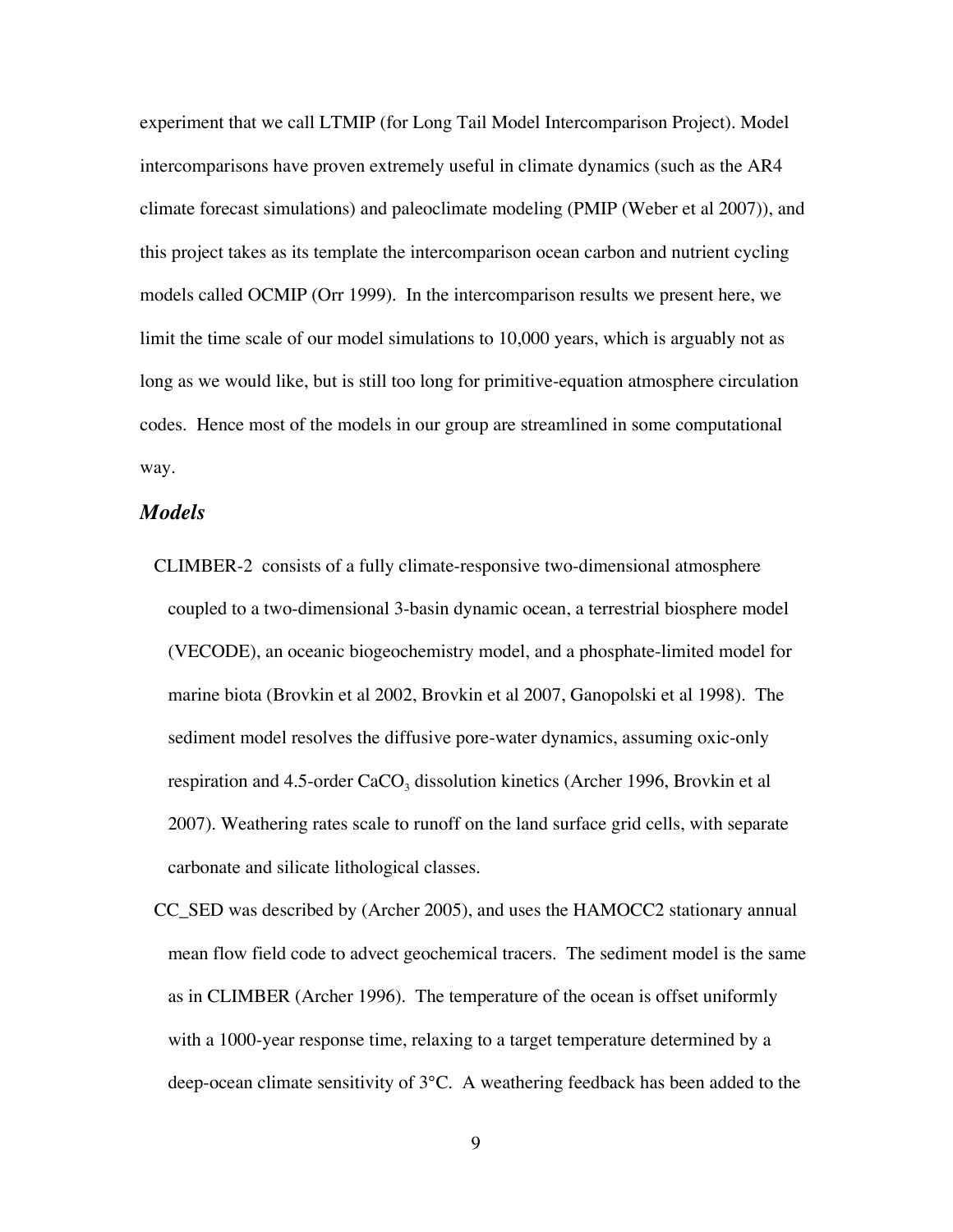code since its description (Archer 2005), scaled to  $CO<sub>2</sub>$  according to Berner and Kothavala (2001), with some of the parameters as described by Berner (2004).

- GENIE (Ridgwell & Hargreaves 2007) consists of a 3-D non-eddy resolving frictional geostrophic ocean circulation model, and 2-D sea-ice and energy moisture balance atmospheric models (Edwards & Marsh 2005). GENIE incorporates a representation of the marine geochemical cycling of carbon and other biologically mediated tracers and a representation of sedimentary stratigraphy and preservation of carbonates in deep-sea sediments (Ridgwell et al 2007). The sediment diagenesis zone at each ocean grid point is treated as a single (1cm) box and is coupled to an accumulating column below.  $CaCO<sub>3</sub>$  dissolution in the diagenesis zone is calculated based on the model of (Archer 1996) modified as described in (Ridgwell 2007). Carbonate and silicate weathering rates are parameterized as a function of mean global surface air temperature over land, following (Berner & Kothavala 2001) and (Lenton & Britton 2006) and are initially equal in magnitude. A fixed  $CO<sub>2</sub>$  out-gassing rate balances the baseline silicate weathering rate.
- GENIE16 is similar to GENIE8, except it has 16 (rather than 8 depth levels in the ocean) and is seasonally insolation forced. The climate model component is described in (Singaraye et al in press).
- GEOCYC is an on-line zero-dimensional descendent of the Berner and Kothavala (2001) GEOCARB III model, with the addition of time-dependent equilibration of the atmosphere and a homogeneous ocean using a time constant of  $1 \text{ pg C yr}$ <sup>1</sup> per 300 ppm difference in surface ocean  $pCO<sub>2</sub>$ , and with time-resolved  $CaCO<sub>3</sub>$  neutralization where the burial rate of  $CaCO<sub>3</sub>$  is a linear function of ocean  $CO<sub>3</sub><sup>=</sup>$  concentration using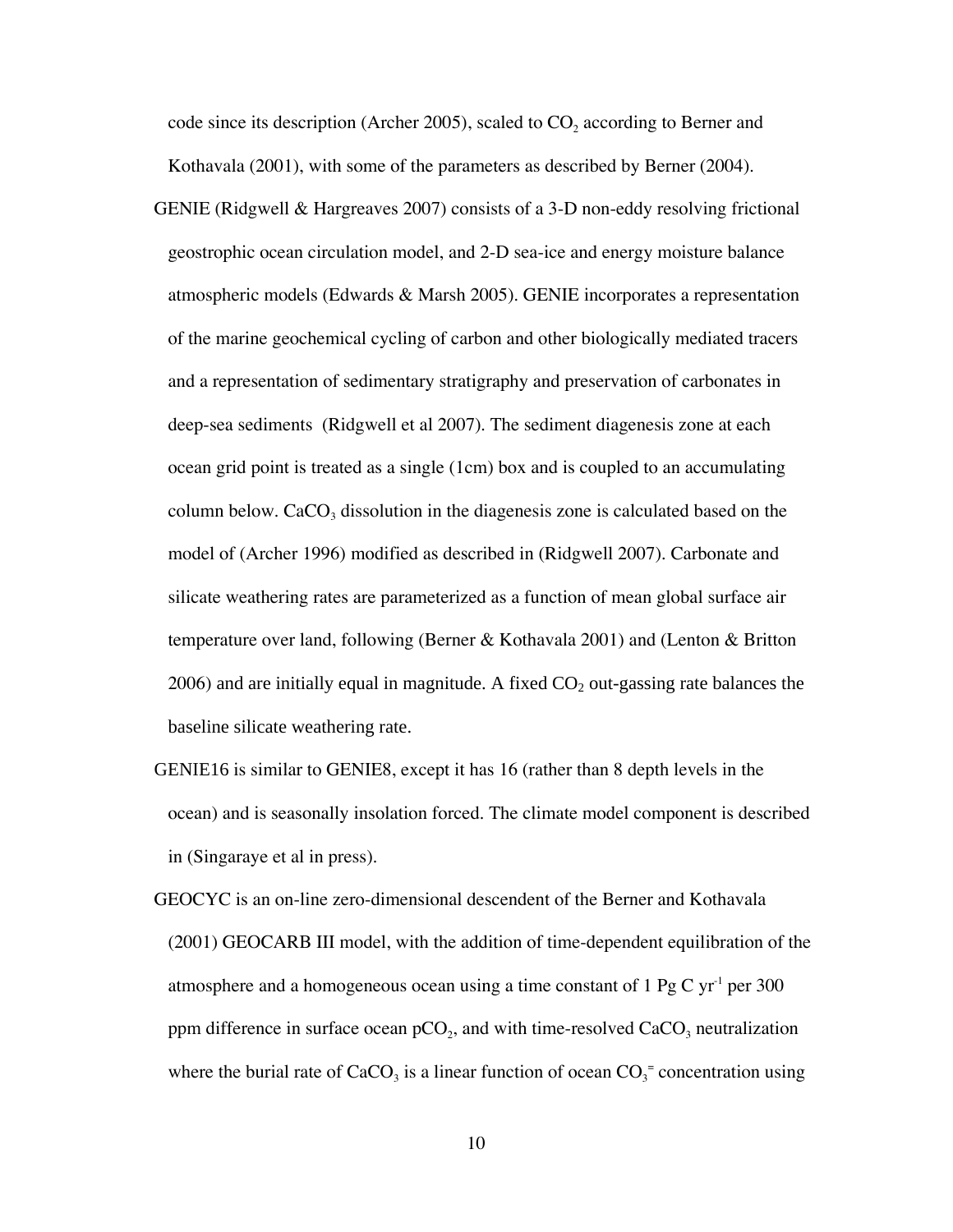a dependence of 3 E-3 Pg C yr<sup>-1</sup> for every micromolar change in ocean  $CO_3^$ concentration, from the model results of Archer et al (1997). This model was designed for educational purposes, and can be run interactively on the web at http://understandingtheforecast.org/Projects/geocarb.html.

- LTCM is a derivative of the HILDA (Shaffer & Sarmiento 1995) box advection / diffusion model with the inclusion of an OCMIP-type geochemical component. The sediment model is similar in formulation but of different origin to that used in HAMOCC and CLMBER. Weathering rates interact with climate following Berner and Kothavala (2001).
- MESMO (Matsumoto et al 2008) is based on GENIE-1. In the dynamical ocean model, there are 16 vertical levels on a 36 x 36 equal area horizontal grid. In addition, there are energy-moisture balance model of the atmosphere and dynamic-thermodynamic model of sea ice. Ocean production occurs in the two layers within the top 100m and has dependence on, among other factores, the diagnosed mixed layer depth.
- MPI-UW (Mikolajewicz et al 2007) consists of a coupled coarse-resolution atmospheric general circulation model ECHAM3 (Roeckner et al 1992), an updated version of the Large Scale Geostrophic ocean model (LSG) (Maier-Reimer et al 1993) which drives HAMOCC3 ocean biogeochemistry (Winguth et al 1994). The land biosphere is simulated using the dynamic vegetation model LPJ (Sitch et al 2003). In order to reduce the amount of computer time required the model has been run in periodically-synchronous mode (Mikolajewicz et al 2007) for the periods without rapid changes in atmospheric CO2 concentration. Ensemble simulations have been performed for some experiments to average out the effect of natural variability.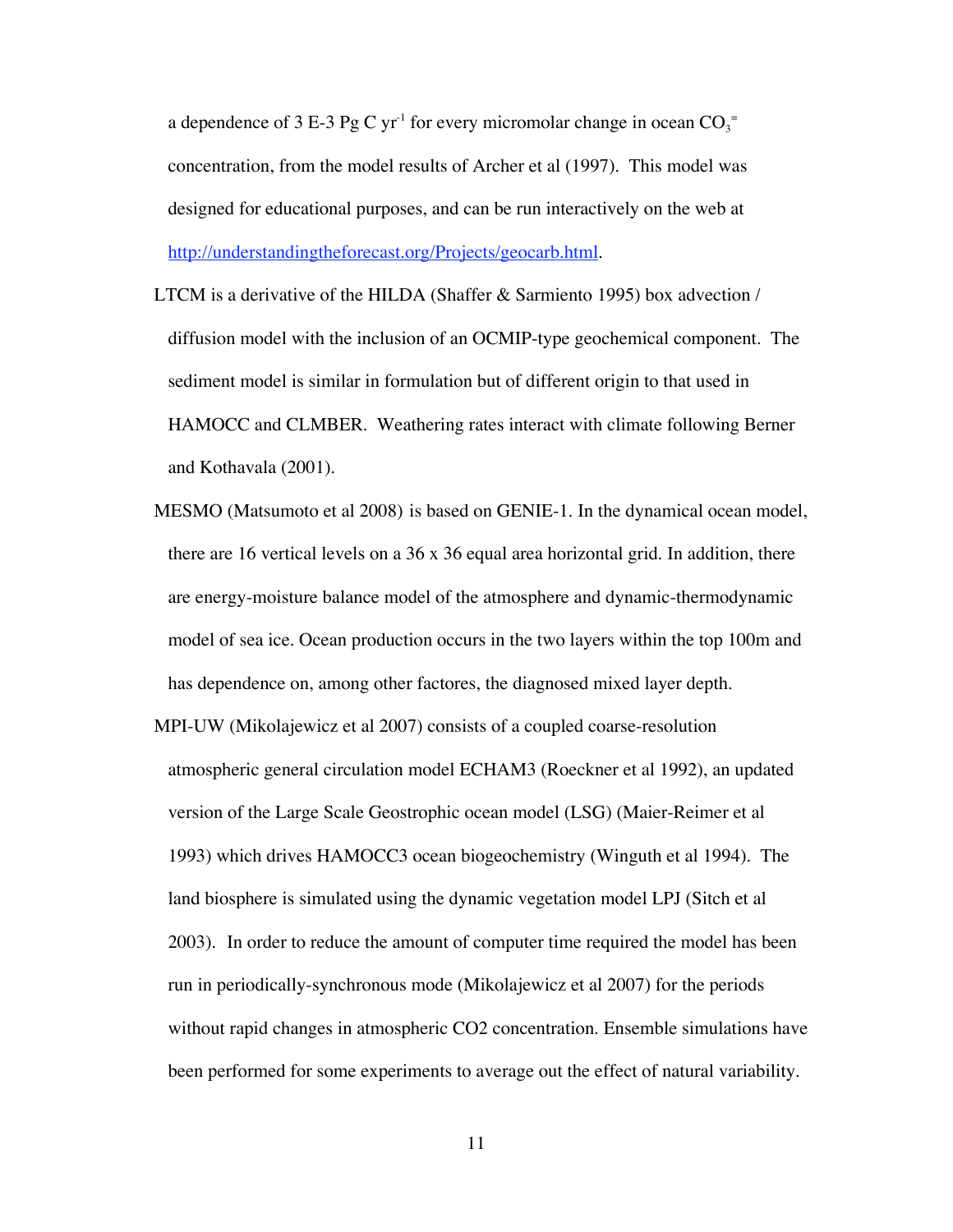The simulations have been initialized with different states (1000 years apart) of the control simulation.

UVIC2.8 is the University of Victoria Earth System Climate Model, consisting of a vertically integrated, energy/moisture balance, atmospheric model with dynamic feedbacks, coupled to the MOM2 ocean general circulation model and a dynamic/thermodynamic sea-ice model (Weaver et al 2001). The horizontal resolution is 1.8x3.6 degrees and the ocean model has 19 vertical levels. The terrestrial carbon model is a modified version of the MOSES2 land surface model and the TRIFFID dynamic vegetation model (Meissner et al 2003). Ocean carbon is simulated by means of an OCMIP-type inorganic carbon-cycle model and a marine ecosystem model solving prognostic equations for nutrients, phytoplankton, zooplankton and detritus (Schmittner et al 2008). Sediment processes are represented using an oxic-only model of sediment respiration (Archer 1996). Isopycnal mixing and flux corrected transport were used in the ocean model with diapycnal diffusion specified as a horizontally constant profile. The sea-ice model is a simple, single layer, thermodynamic version, with elastic-viscous-plastic dynamics.

#### *Methodology*

The heart of the intercomparison is a series of fossil-fuel neutralization experiments. The  $CO<sub>2</sub>$  release is instantaneous, to simplify the analysis of the resulting atmospheric  $CO<sub>2</sub>$  trajectory. Pulses of 1000 and 5000 Pg C are considered, round numbers that have been used in the past. The base case calls for invasion into the ocean with no feedbacks or sediments. This provides a baseline against which the impacts of various feedbacks can be evaluated and could be regarded as a control experiment. The chemistry of the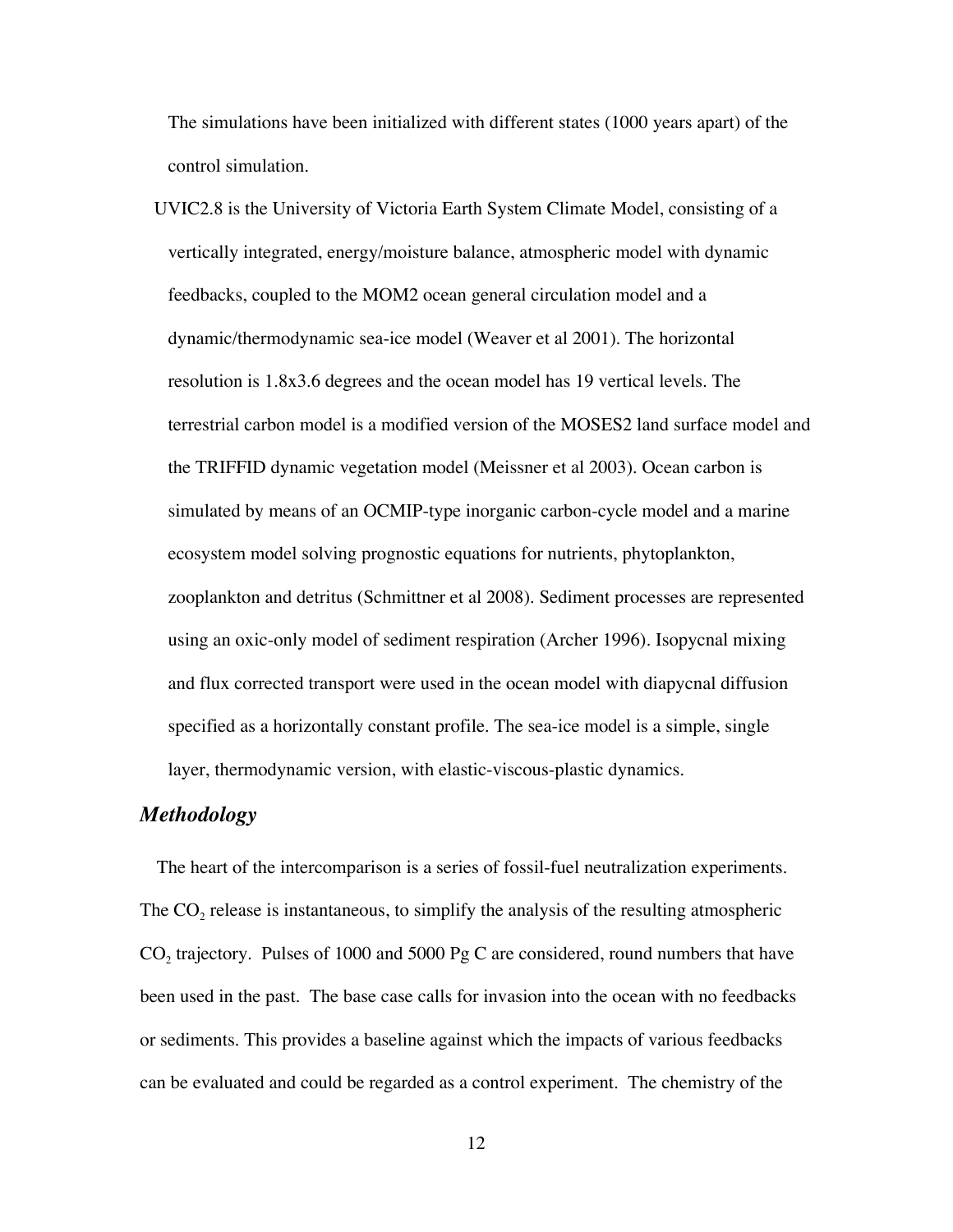ocean responds to the  $CO_2$  invasion, limiting the amount of the released  $CO_2$  slug that the ocean ultimately holds. The  $CO<sub>2</sub>$  drawdown trajectories tend to follow quasi-exponential decay functions toward new long-term values within the first millennium of the simulations, representing equilibration between the ocean and sediments (but not with the minerals). This response time and final state are well resolved by our simulations. We also drove the models with the historical rate of atmospheric  $CO<sub>2</sub>$  rise (designated Hist), to obtain a snapshot of  $CO<sub>2</sub>$  invasion pathway and to compare the present-day uptake rate of fossil fuel  $CO<sub>2</sub>$  with observations.

When possible in each model, we included the impacts of various feedbacks to the  $CO<sub>2</sub>$ system, including feedbacks from climate, from sediment dissolution, from enhanced weathering, and from uptake by vegetation and release by soils. The feedbacks were added cumulatively in that order, and the impact of each feedback is gauged as the difference in the drawdown of atmospheric  $CO<sub>2</sub>$  that results. Our definitions of feedback strength are thus experiment-dependent; we might have gotten different answers if we had layered the feedbacks in a different order. The order we chose to some extent reflects the relative certainties of the feedbacks as well as their expected magnitudes. Not all of the models in our pool have the capacity to do all of the simulations.

First, the climate feedback is added in the 'C' case. The chief impact of changing climate is via the solubility of  $CO<sub>2</sub>$  gas in seawater, which decreases with warming. There may also be changes in ocean circulation or ventilation patterns and rates that impact  $CO<sub>2</sub>$  invasion.

Sediment feedbacks are neglected in the base case, but they are added in 'S' and 'CS'. The sediment response is composed of two components, a fast pH-neutralizing reaction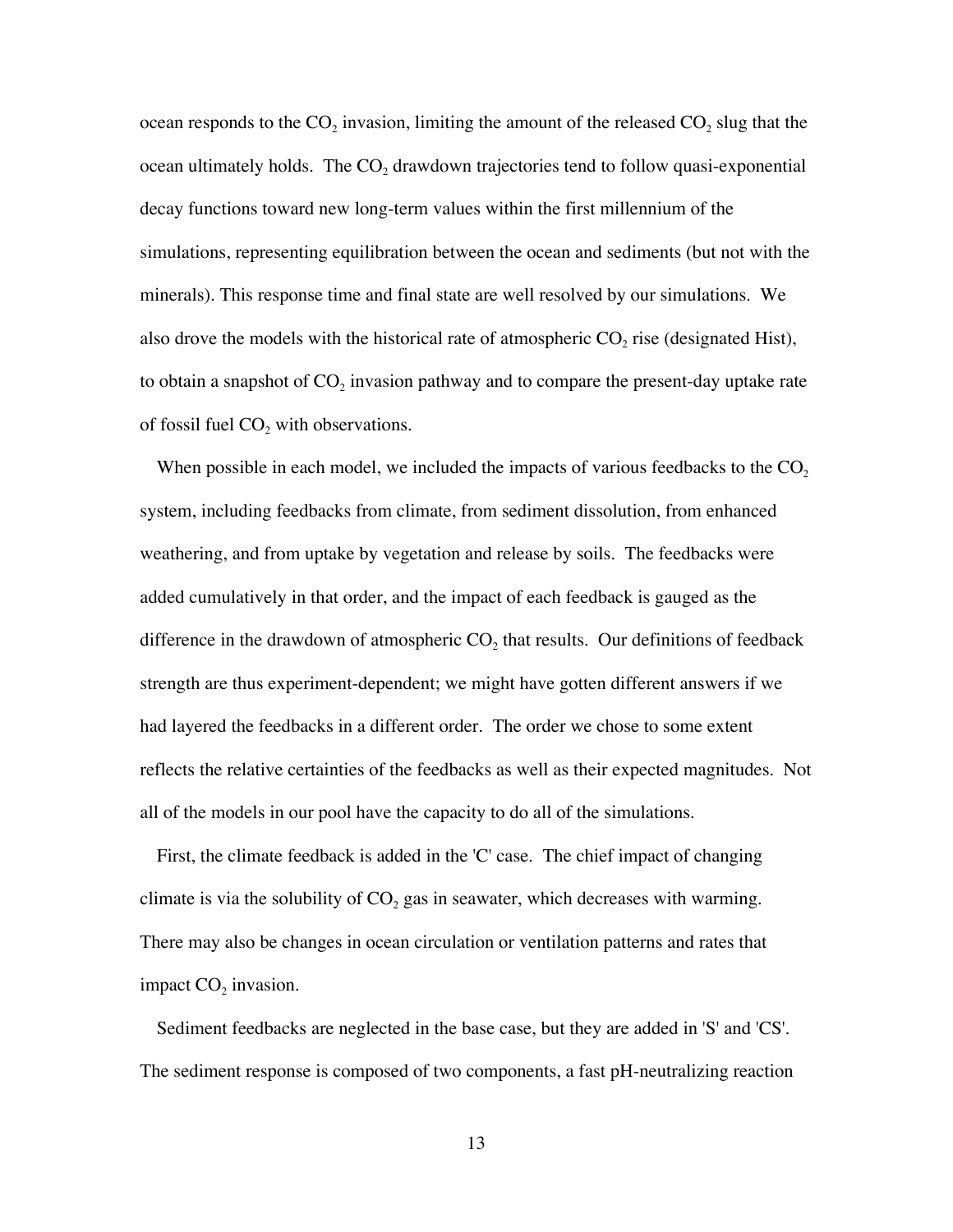of  $CO<sub>2</sub>$  with  $CaCO<sub>3</sub>$  on the sea floor (a process called chemical erosion) followed by a longer time-scale reaction of CO2 with carbonates on land (weathering) (Archer et al 1997, Ridgwell & Hargreaves 2007). The amount of  $CaCO<sub>3</sub>$  on the sea floor available to dissolve is limited by the formation of a clay layer on the sea floor, the nonreactive leftover material after  $CaCO<sub>3</sub>$  dissolves which impedes further  $CaCO<sub>3</sub>$  dissolution (Archer et al 1997, Broecker & Takahashi 1978). The 5000 Pg C CO<sub>2</sub> release is close to enough to deplete the available  $CaCO<sub>3</sub>$  stock of the ocean, leaving excess weathering over  $CaCO<sub>3</sub>$ burial to drive the  $CO<sub>2</sub>$  neutralization.

A weathering feedback 'W' is included in the 'CSW' case, reflecting a climate impact on the rate of chemical weathering on land, driven by excess runoff in a wetter high- $CO<sub>2</sub>$ world as well as faster rates of dissolution in a warmer more acidic environment (Berner et al 1983). The weathering feedback pertains to  $CaCO<sub>3</sub>$  dissolution, as well as the dissolution of igneous rocks that ultimately controls atmospheric  $CO_2$ : the silicate weathering thermostat with its  $CO_2$ -regulating time constant of hundreds of thousands of years (Walker et al 1981).

Vegetation feedbacks are indicated by the 'V' in the simulation 'CSWV'. The impact of vegetation is to absorb carbon into biomass and soil organic matter in response to changes in atmospheric  $CO<sub>2</sub>$  concentration or climate.

### **Results**

In the first millennium after the instantaneous  $CO<sub>2</sub>$  release the trajectory of atmospheric  $CO<sub>2</sub>$  is dominated by  $CO<sub>2</sub>$  dissolution into the ocean and transport to depth. Figure 1 illustrates this for the ocean-only base case, and together with the climate and sediment feedbacks. The equilibration time scale for ocean invasion, calculated by by a least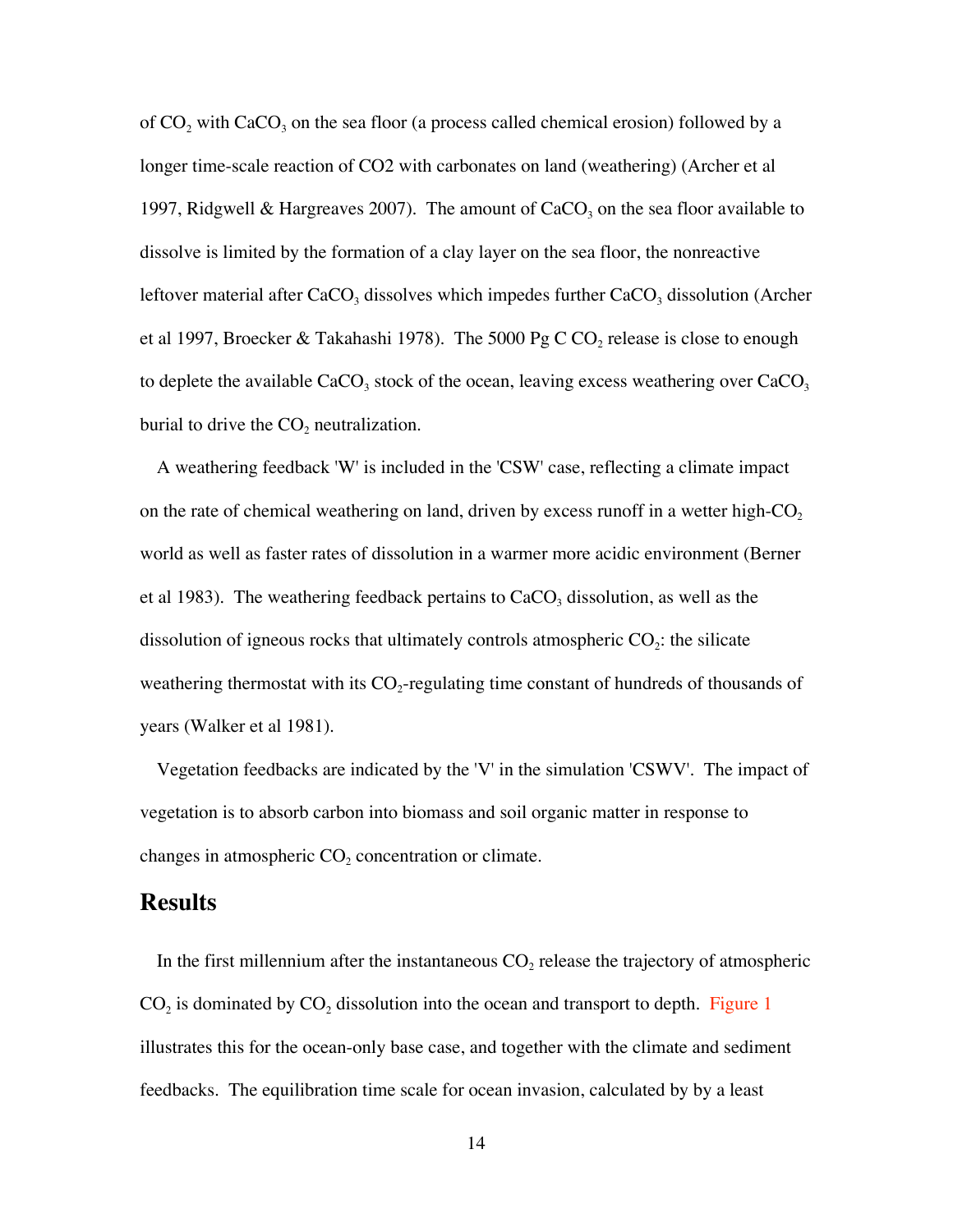squares fit of an exponential to the  $CO_2$  concentration trajectory, is about  $250 \pm 90$  years for the 1000 Pg C release spike, and  $450 \pm 200$  years for the 5000 Pg C release (Figure 2a). These equilibration times are conceptually the same as what IPCC called their "atmospheric lifetime" which they found to be 50-200 years, based on the modoel response to an instantaneous doubling of atmospheric  $CO_2$  (590 Pg C). Our results here show that the equilibration time scale depends on the magnitude of the  $CO<sub>2</sub>$  slug, and is longer for larger slugs. The climate feedback (grey bars) increases the diagnosed equilibration time in the 5000 Pg C release cases, but had mixed impact on the 1000 Pg C model runs. In general there is less model agreement for the base case when the emission slug is large (5000 Pg C) than when it is small (1000 Pg C). The impact of the climate sensitivity however is more consistent between models when the emission slug is large.

One check on the predicted rate of  $CO<sub>2</sub>$  uptake in the future is to compare the historical forcing (Hist) model runs with the present-day  $CO_2$  uptake rate of around 2.2 Pg C / year observations (Denman 2006). These are presented in Figure 2d, showing reasonable values for all models except GEOCYC, which assumes a homogeneous ocean and therefore misses nonlinearity in  $CO$ , uptake into a more realistic ocean.

The final equilibrium airborne fraction of the released  $CO<sub>2</sub>$  is shown for the ocean-only base model and for the climate feedback C model runs in Figure 2b. Without the climate feedback, the 1000 Pg C release experiments asymptote to an airborne fraction of about 20%, while the 5000 Pg C experiments equilibrate with about 35% of the  $CO_2$  released remaining in the atmosphere. For large  $CO<sub>2</sub>$  release of 5000 Pg C, the airborne fraction is therefore considerably higher than the 20% claimed in the 2007 IPCC Summary for Policymakers. Primarily because  $CO<sub>2</sub>$  is less soluble in warmer seawater, the climate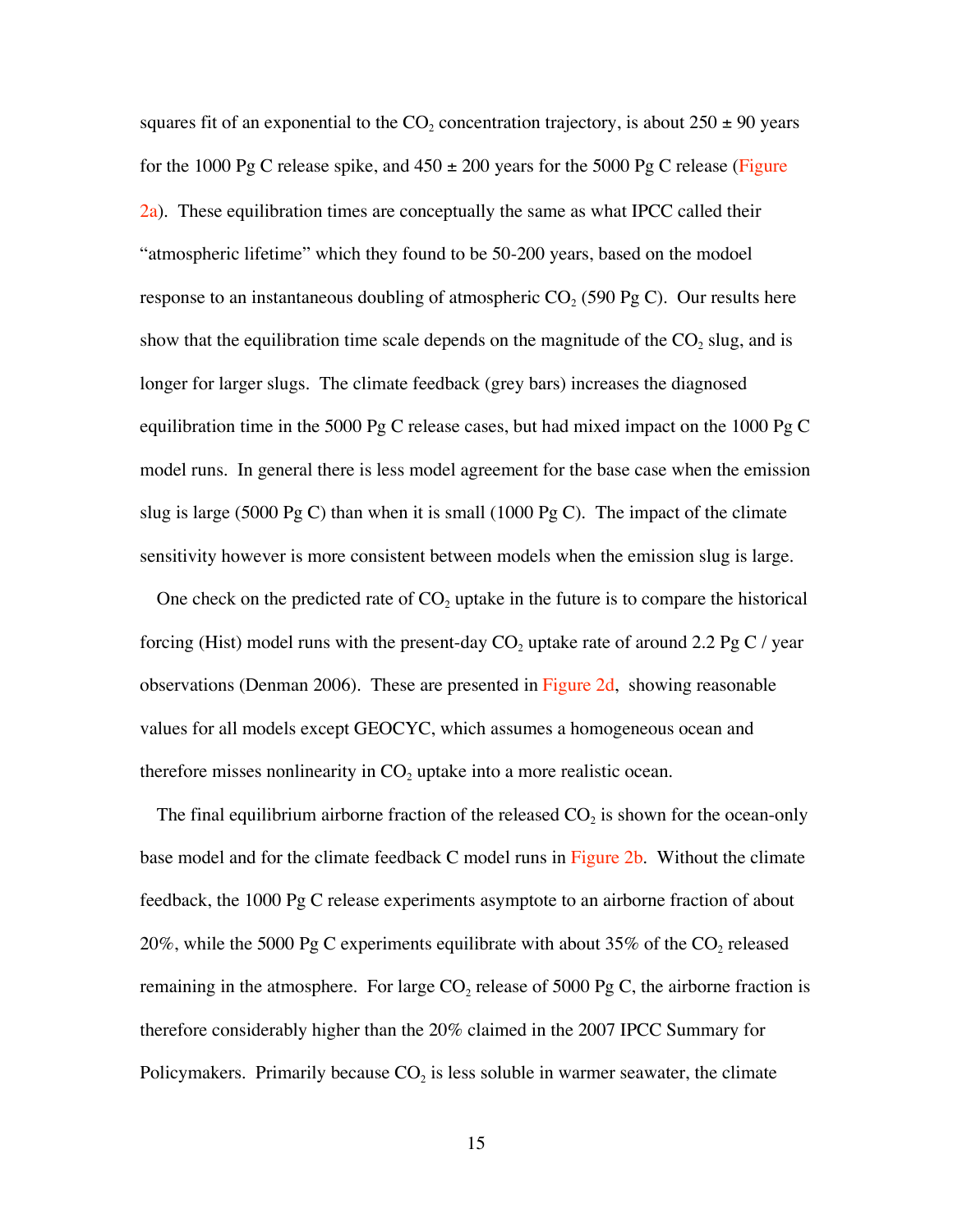feedback increases the airborne fraction by about 15%. Since the climate impact of the  $CO<sub>2</sub>$  persists as long as the  $CO<sub>2</sub>$  does, the climate feedback affects atmospheric  $CO<sub>2</sub>$  for the entire duration of the long tail.

The magnitude of the climate feedback is presented as the difference in atmospheric  $CO<sub>2</sub>$  concentration with the feedback and without it, in Figures 3a and 4a. The climate feedback generally diminishes after the atmosphere equilibrates with the ocean in the first millennium, but persists at a lower level for the entire 10,000 year duration of the runs. The magnitude of the climate feedback varies greatly, with the UVic2.8 model showing by far the largest feedback. Much of this appears to be due to the complex ocean biological response in this model (Ridgwell & Hargreaves 2007), with as much as half of the climate feedback attributed to changes in ocean biology (results not shown). The UVic2.8 model also shows abrupt changes in CO2 for the 1000 Pg C experiment. Abrupt warming, and accompanying increase in  $CO<sub>2</sub>$ , is caused by flushing events in the Southern Ocean, which in this model have been shown to be dependent on the level of atmospheric  $CO<sub>2</sub>$  (Ridgwell & Hargreaves 2007)

The sediment feedback is primarily driven by excess dissolution of  $CaCO<sub>3</sub>$  on the time scales of these model simulations, although imbalance between the dissolution (weathering) of CaCO3 on land and burial in marine sediments is equally important on slightly longer time-scales (Lenton & Britton 2006, Ridgwell & Hargreaves 2007). The impact of the sediment feedback is generally small over the first thousand years, but grows over the 10,000 years of the simulations to result in generally more drawdown to the equilibrium state than we saw from the climate feedback (Figure 3b and 4b). The  $CO<sub>2</sub>$  drawdown from  $CaCO<sub>3</sub>$  dissolution follows a trajectory which is similar to an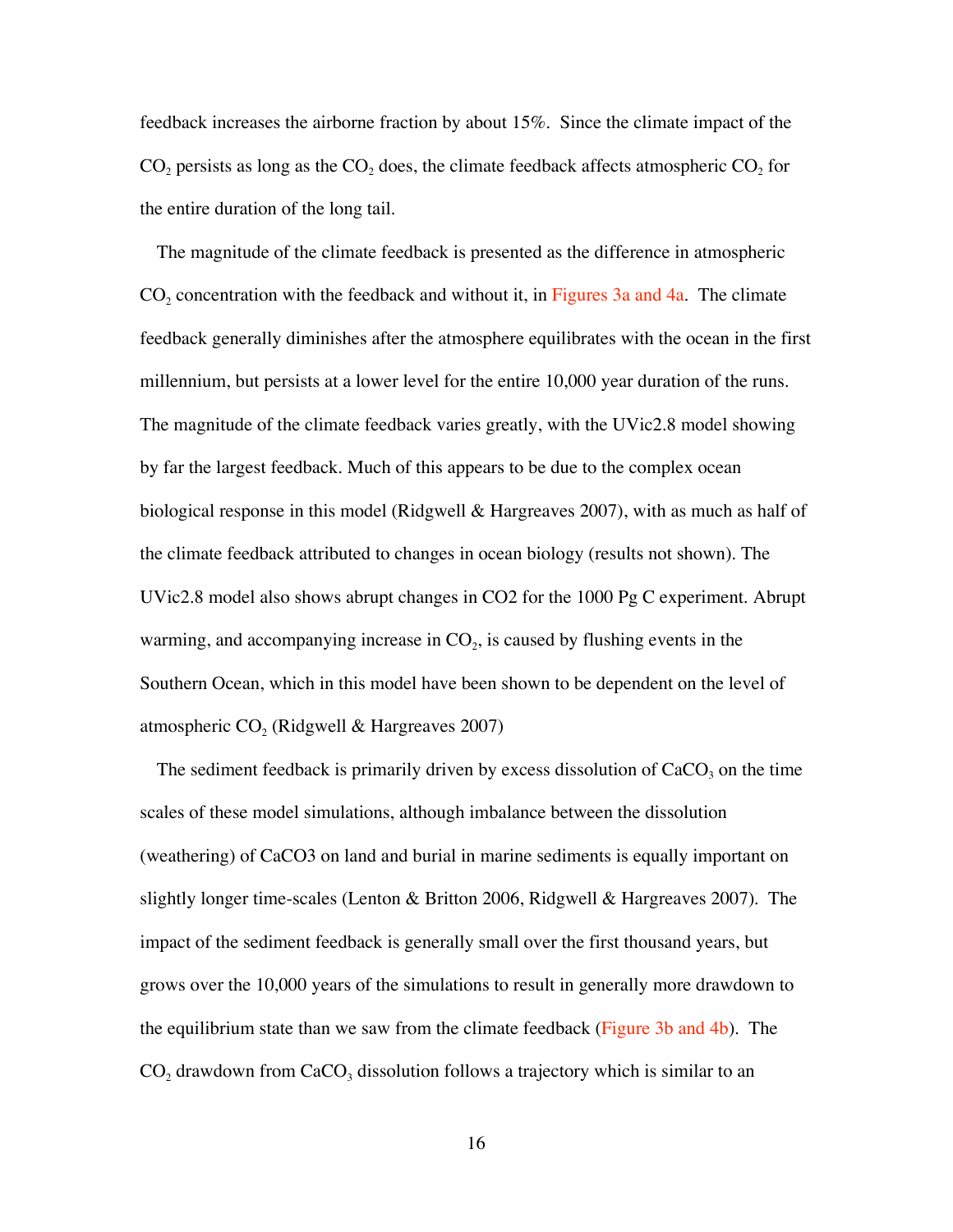exponential decay, with time constants derived by regression shown in Figure 2c. The Lenton and Britton model (2006) had a much faster neutralization response than this, of just 500 years, but none of our models do that. Other previous studies (Archer et al 1997, Ridgwell & Hargreaves 2007, Tyrrell et al 2007) predicted  $CaCO<sub>3</sub>$  neutralization time scales of millennia and longer, consistent with our results. It should be noted that because of the computational constraints that some of the LTMIP ensemble models are subject to, the experiments presented here are not ideal for determining the equilibrium airborne fraction after  $CaCO<sub>3</sub>$  compensation from these runs, because the ocean burial of  $CaCO<sub>3</sub>$ has not yet reached steady state with respect to weathering after 10,000 years.

The weathering feedback, an acceleration of the dissolution on land of  $CaCO<sub>3</sub>$  and calcium-bearing silicate minerals resulting from the warmer climate (Berner et al 1983, Ridgwell & Zeebe 2005), generally increases its impact on atmospheric  $CO<sub>2</sub>$  with time in our model runs, although the CC\_SED model shows a strong peak in  $CO<sub>2</sub>$  drawdown in the first millennium, the time when atmospheric  $CO_2$  is highest. By the end of the simulations, the weathering feedback has decreased atmospheric  $CO<sub>2</sub>$  by about half as much as the sediment feedback alone did. The global  $CaCO<sub>3</sub>$  burial rates are plotted in Figure 5, showing considerable disparity in the model results.

The vegetation feedback operates on annual to century time scales - substantially faster than the ocean feedbacks. The productivity of terrestrial plants increases instantaneously with elevated atmospheric  $CO<sub>2</sub>$  concentration because a physiological response of the plant stomata leads to higher water use efficiency and consequent increase in plant biomass (Denman 2006). Enhanced respiration of plant tissues and accelerated decomposition of soil organic matter due to elevated temperatures counteract this effect,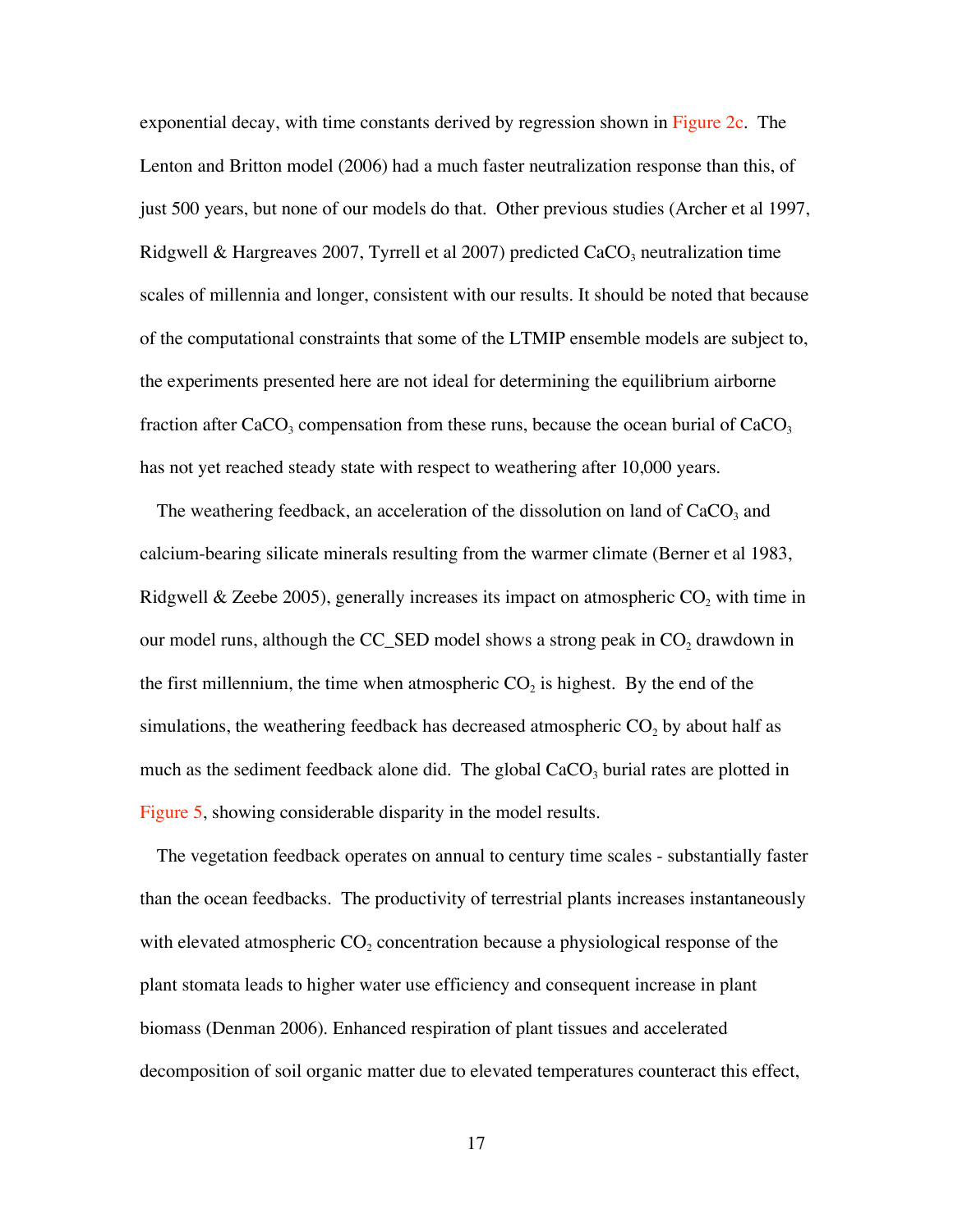but a net result of projected changes in  $CO<sub>2</sub>$  and climate is an increase of the land carbon storage in most of vegetation models (Cramer et al 2001, Friedlingstein et al 2006). This is reflected in the Figure 3 and 4: a presence of vegetation feedback in the simulations substantially reduces an airborne CO2 fraction especially during the first hundred years. After this period, the ocean carbon uptake gains control over the atmospheric  $CO<sub>2</sub>$ concentration because of much larger buffering capacity of the ocean in comparison with the land.

While these results are in line with expected long-term vegetation feedback (Bala et al 2005, Plattner et al 2008), many uncertainties in the representation of long-term land biogeochemistry make the land feedback story more comprehensive. Modeling of soil carbon dynamics is still in its infancy: many important mechanisms, for example the priming effect of addition of fresh organic material to the soils (Fontaine 2003) or processes of anaerobic decomposition of organic matter (Frolking et al 2001) are not yet accounted for in the coupled global models. Nitrogen and phosphorus balance is ignored in most of the models (Reich et al 2006), and changes in carbonate storages in dryland soils are neglected (Lal et al 2000). Models of vegetation (forest) dynamics on a global scale are extremely simplified and difficult to validate because of long time scale involved (Purves & Pacala 2008). Finally, changes in the land carbon uptake due to future alteration of land use by humans are almost impossible to foresee. All these limitations of the land model assumptions make the simulations of the land carbon response to the  $CO<sub>2</sub>$  pulse presented here rather illustrative than predictive.

The mean lifetime, or  $CO<sub>2</sub>$  transit time back to the solid earth, depends strongly on the assumption of the time scale for the silicate weathering feedback, which is not resolved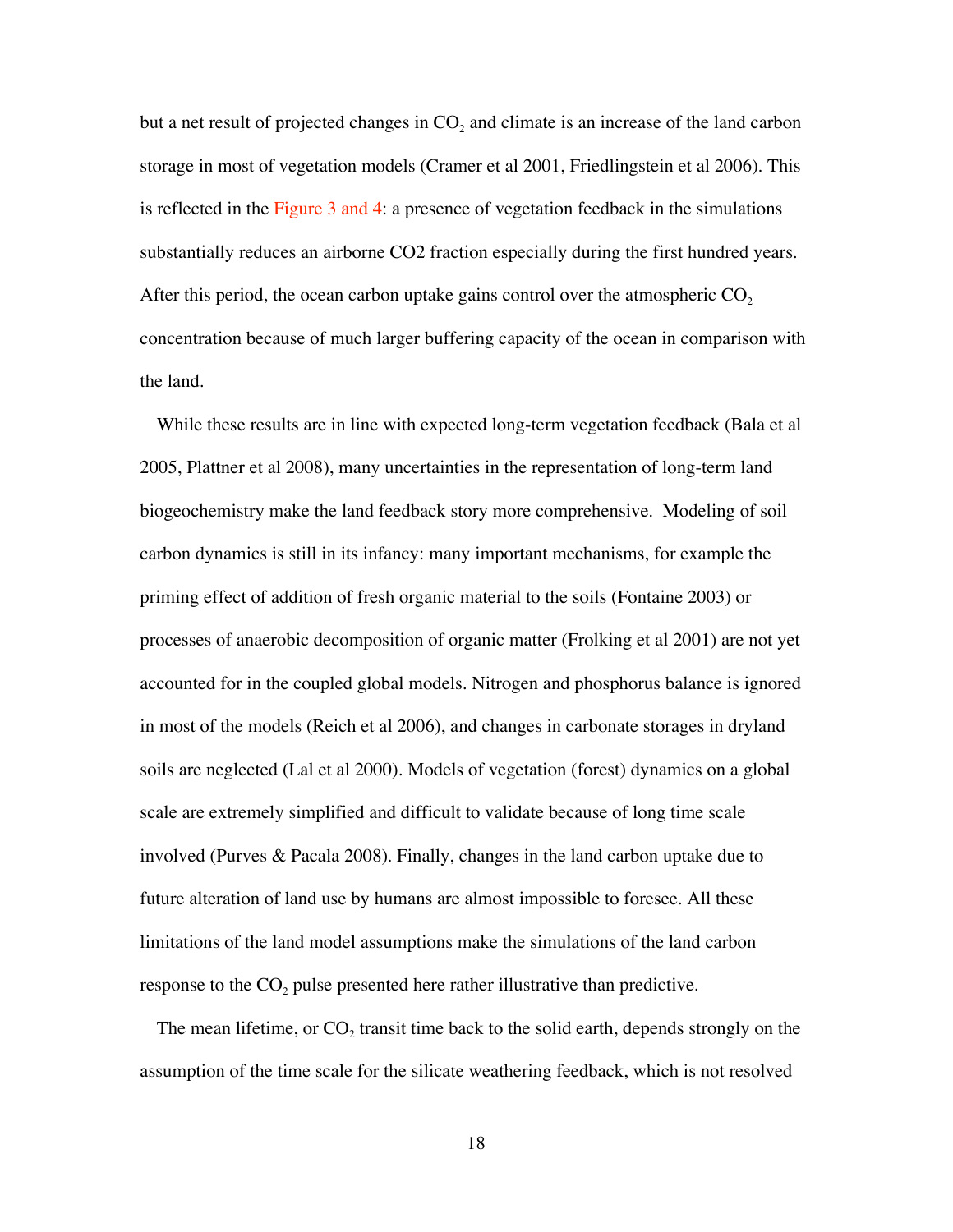by the duration of these model experiments or the primary focus of the modeling exercise. If we assume however that 10% of the fossil fuel remains in the atmosphere until it is neutralized by silicate weathering on a time scale of 100,000 years, then the mean lifetime of fossil fuel  $CO_2$  for both  $CO_2$  release scenarios, 1000 and 5000 Pg C, is about 12 - 14 kyr. Assuming a 400,000 year time constant for the silicate weathering feedback would result in mean  $CO<sub>2</sub>$  lifetimes of about 45 kyr. These exceed the IPCCquoted "atmospheric lifetime" by a factor of 50 or 100, and would change the Global Warming Potentials of the other greenhouse gases by this factor. We do not argue that other greenhouse gases are unimportant by their lack of a comparable geological-time scale tail to their atmospheric residence. It makes sense to base the calculation of GWP on the time scale of the human lifetime. However, the calculation should be transparent and based on the true behavior of  $CO<sub>2</sub>$  in the Earth system, rather than on a misunderstanding.

## **Conclusions**

The models presented here present a broadly coherent picture of the fate of fossil fuel  $CO<sub>2</sub>$  released to the atmosphere. Equilibration with the ocean will absorb most of it on a time scale of 2-20 centuries. Even if this equilibration were allowed to run to completion, a substantial fraction of the  $CO<sub>2</sub>$ , 20-40%, would remain in the atmosphere awaiting slower chemical reactions with  $CaCO<sub>3</sub>$  and igneous rocks. The remaining  $CO<sub>2</sub>$ is abundant enough to continue to have a substantial impact of climate for thousands of years. The changes in climate amplify themselves somewhat by driving  $CO<sub>2</sub>$  out of the warmer ocean. The  $CO<sub>2</sub>$  invasion has acidified the ocean, the pH of which is largely restored by excess dissolution of  $CaCO<sub>3</sub>$ , from the sea floor and on land, and ultimately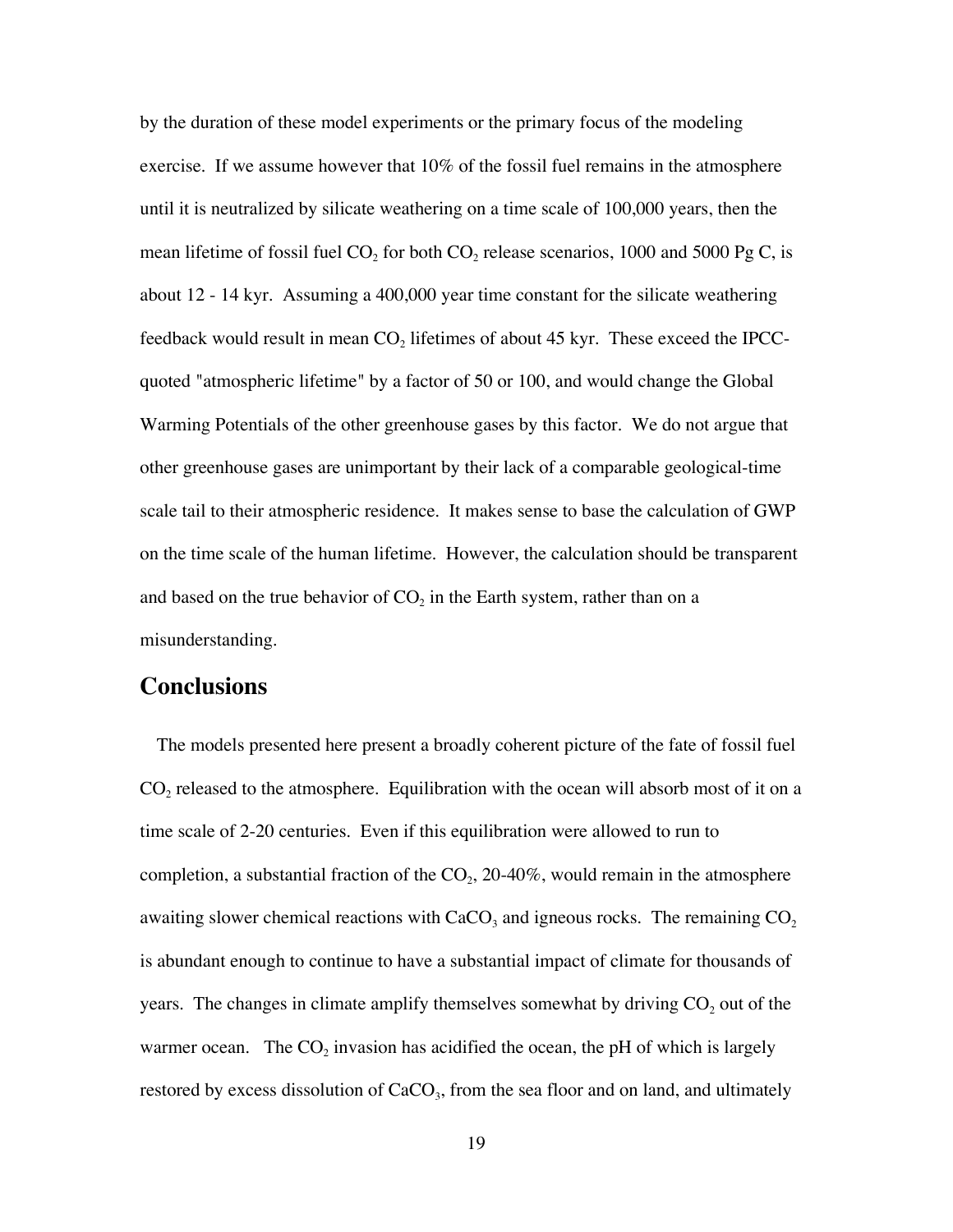be silicate weathering on land. The recovery of ocean pH restores its buffer capacity to absorb  $CO<sub>2</sub>$ , tending to pull  $CO<sub>2</sub>$  toward lower concentrations over the next 10,000 years. The land biosphere has its greatest impact within the first few centuries, the time of the  $CO<sub>2</sub>$  peak. Nowhere in these model results or in the published literature is there any reason to conclude that the effects of  $CO<sub>2</sub>$  release will be substantially confined to just a few centuries. In contrast, generally accepted modern understanding of the global carbon cycle indicates that climate effects of  $CO<sub>2</sub>$  releases to the atmosphere will persist for tens, if not hundreds, of thousands of years into the future.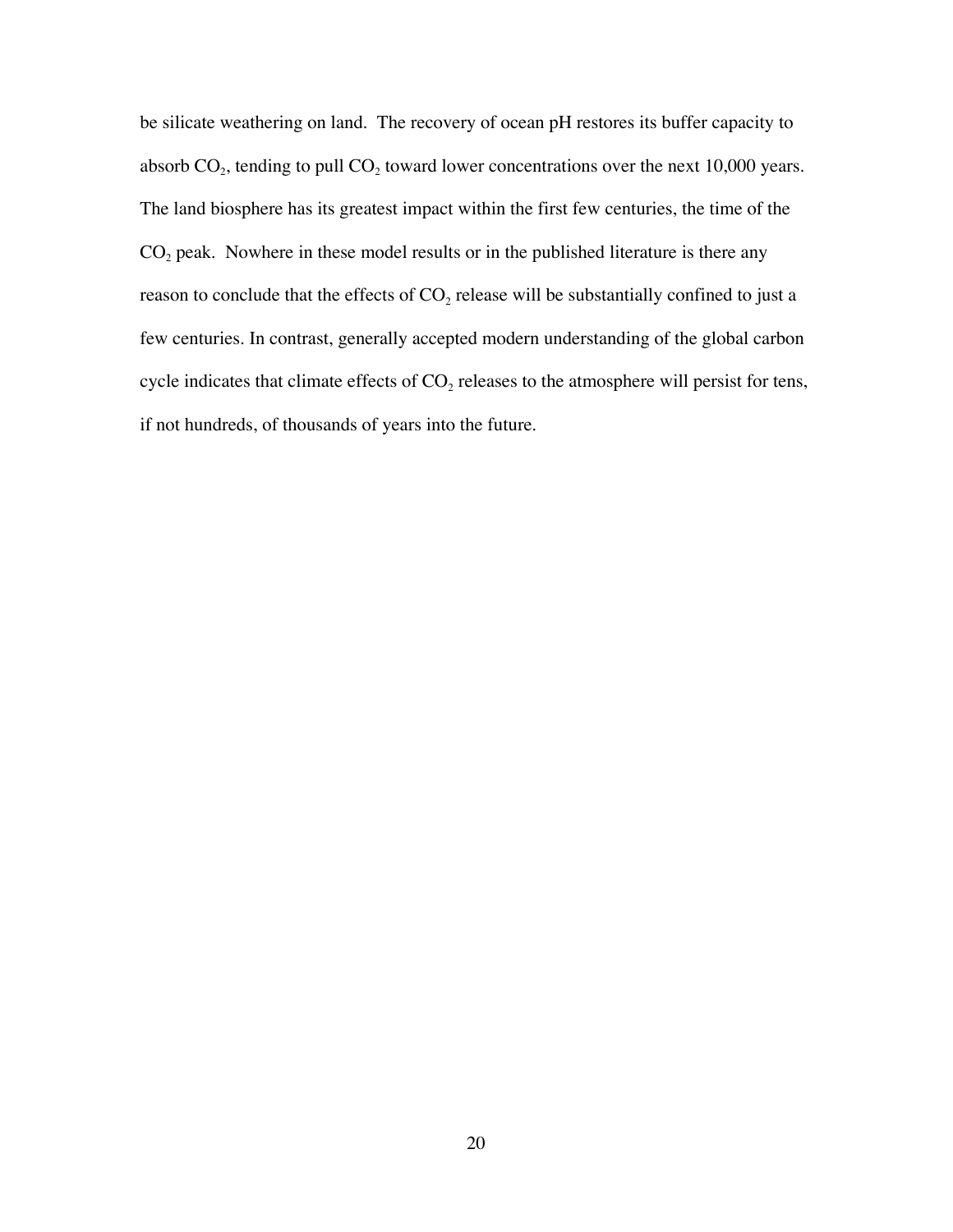## **Figure Captions**

Figure 1. Atmospheric  $CO<sub>2</sub>$  trajectories for the 10,000 year duration of the model simulations. Note the split scale, expanding the action in the first 1000 years. Different line types designate the base (ocean only) simulation, the climate feedback (C), the climate + sediment feedback (CS), the climate + sediment + weathering feedback (CSW), and the climate + sediment +weathering +vegetation feedback (CSWV) cases.

Figure 2. a) Equilibration time for  $CO<sub>2</sub>$  invasion into the ocean. b) Equilibrium airborne fraction of  $CO<sub>2</sub>$  after ocean invasion, for cases with no sediment interaction. c)  $CaCO<sub>3</sub>$  dissolution response time. d) Predicted present-day  $CO<sub>2</sub>$  uptake rates when the models are subjected to historical (Hist) atmospheric  $CO<sub>2</sub>$  concentration trajectories. The real ocean took up about 2.2 Pg C / year between the comparable time interval, 1990-2000.

Figure 3. Impacts of feedbacks to atmospheric  $CO<sub>2</sub>$  concentration, expressed in terms of atmospheric  $CO_2$  difference when the feedback is applied. Results from 1000 Pg C release experiments. The physically impossible positive weathering feedback for CC\_SED in the first millennium is an artifact of different initial conditions for the two versions of the model.

Figure 4. As Figure 3 but for 5000 Pg C release experiments.

Figure 5. Global rates of  $CaCO<sub>3</sub>$  burial from the models.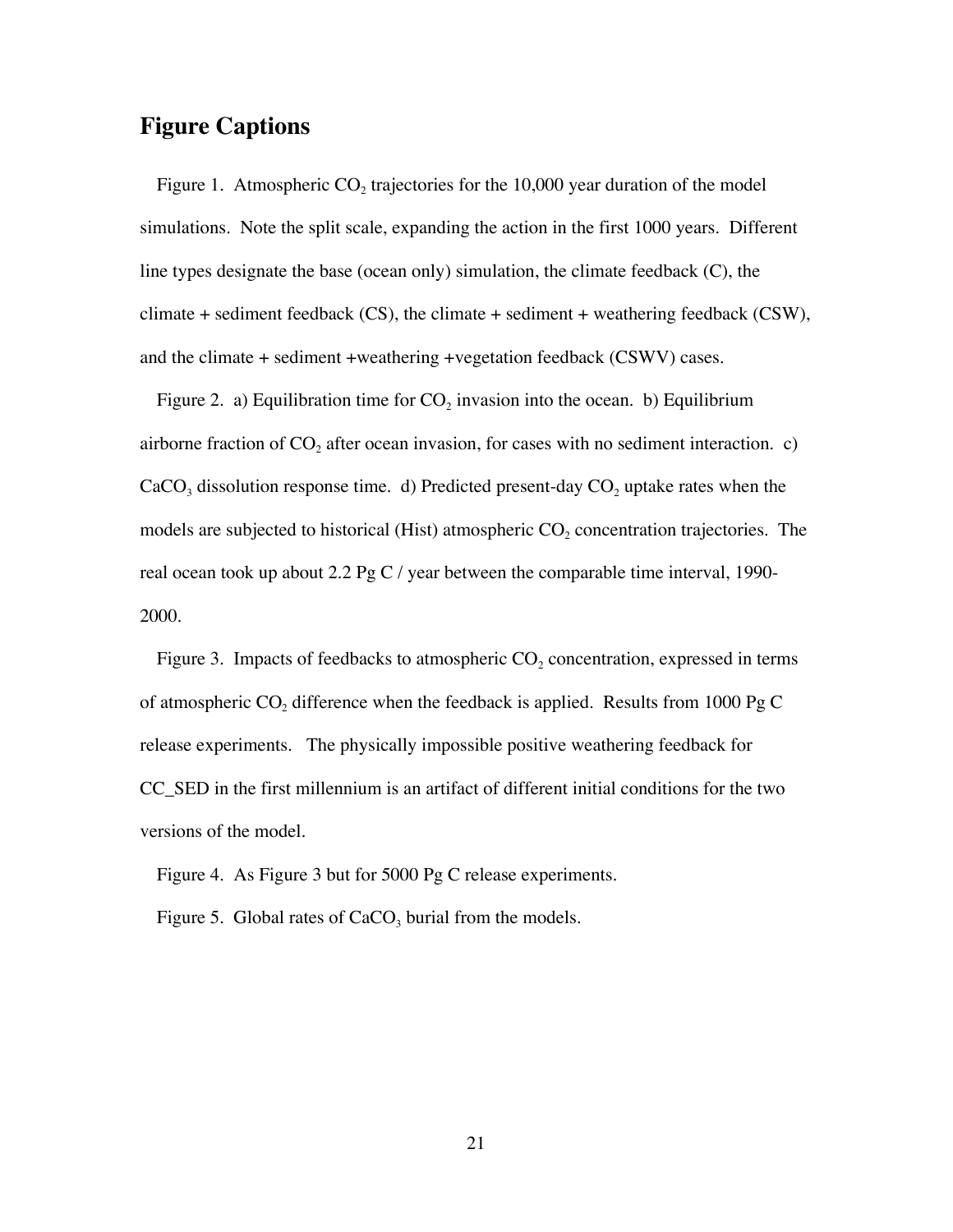## **References**

- Archer D. 2005. Fate of fossil-fuel CO2 in geologic time. *J. Geophysical Res. Oceans*: doi:10.1029/2004JC002625
- Archer D, Brovkin V. in press. The millennial lifetime of fossil fuel CO2. *Climatic Change*
- Archer D, Kheshgi H, Maier-Riemer E. 1997. Multiple timescales for neutralization of fossil fuel CO2. *Geophys. Res. Letters* 24: 405-8
- Archer D, Martin P, Buffett B, Brovkin V, Rahmstorf S, Ganopolski A. 2004. The importance of ocean temperature to global biogeochemistry. *Earth and Planetary Science Letters* 222: 333-48
- Archer DE. 1996. A data-driven model of the global calcite lysocline. *Global Biogeochemical Cycles* 10: 511-26
- Bala G, Caldeira K, Mirin A, Wickett M, Delira C. 2005. Multicentury changes to the global climate and carbon cycle: Results from a coupled climate and carbon cycle model. *Journal of Climate* 18: 4531-44
- Berner RA. 2004. *The Phanerozoic Carbon Cycle: CO2 and O2*. Oxford: Oxford University Press. 150 pp.
- Berner RA, Kothavala Z. 2001. GEOCARB III: A revised model of atmospheric CO2 over phanerozoic time. *Am. J. Sci.* 301: 182-204
- Berner RA, Lasaga AC, Garrels RM. 1983. The carbonate-silicate geochemical cycle and its effect on atmospheric carbon dioxide over the past 100 million years. *Am. J. Sci.* 283: 641-83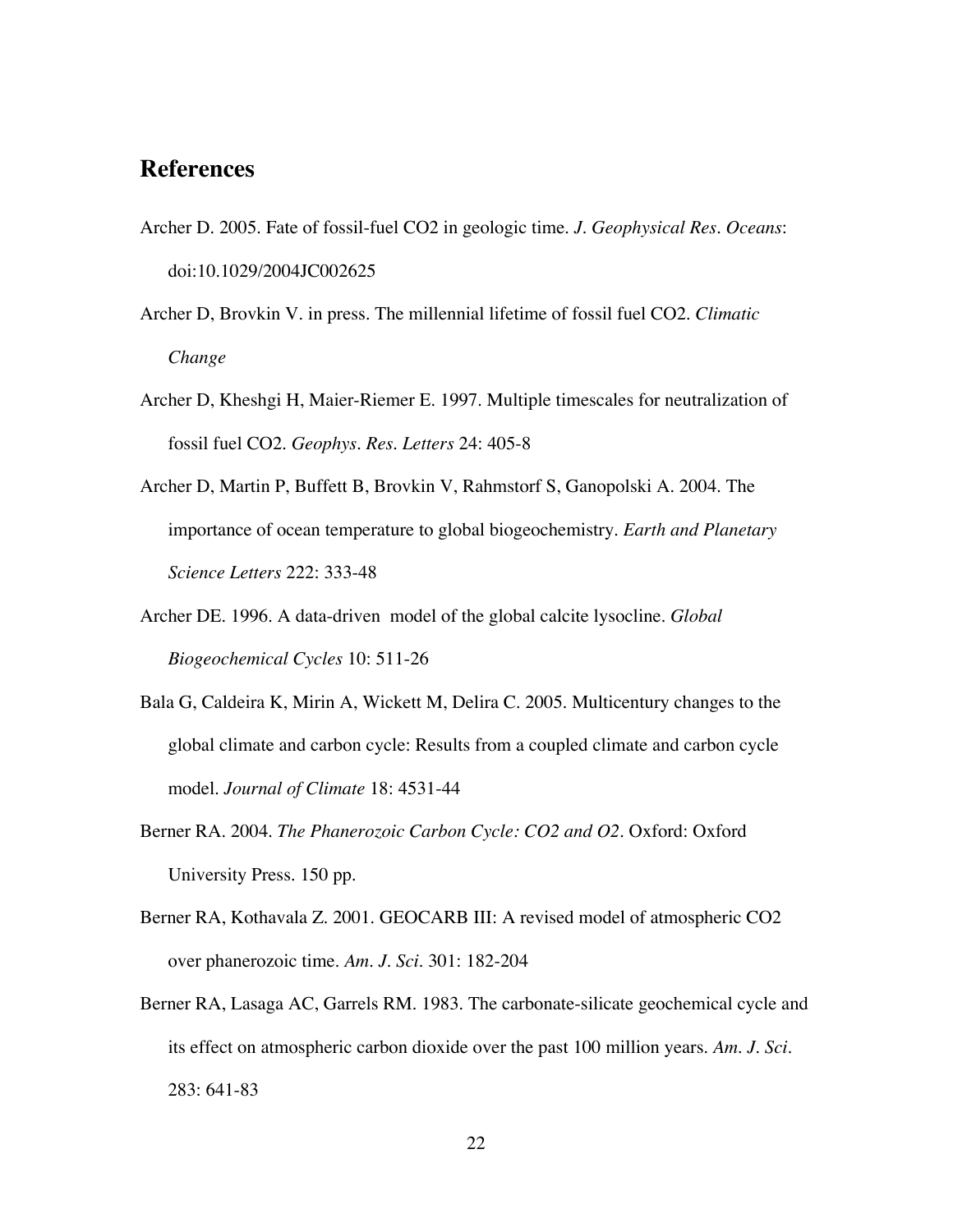- Broecker WS, Takahashi T. 1978. Neutralization of fossil fuel CO2 by marine calcium carbonate. In *The Fate of Fossil Fuel CO2 in the Oceans*, ed. NR Andersen, A Malahoff, pp. 213-48. New York: Plenum Press
- Brovkin V, Bendtsen J, Claussen M, Ganopolski A, Kubatzki C, Petoukhov V. 2002. Carbon cycle, vegetation and climate dynamics in the Holocene: Experiments with the CLIMBER-2 model. *Global Biogeochemical Cycles* 16: doi: 10.1029/2001GB001662
- Brovkin V, Ganopolski A, Archer D, Rahmstorf S. 2007. Lowering of glacial atmospheric CO2 in response to changes in oceanic circulation and marine biogeochemistry. *Paleoceanography* 22
- Caldeira K, Kasting JF. 1992. The life span of the biosphere revisited. *Nature* 360: 721-3
- Caldeira K, Kasting JF. 1993. Insensitivity of Global Warming Potentials to Carbon-Dioxide Emission Scenarios. *Nature* 366: 251-3
- Cramer W, Bondeau A, Woodward FI, Prentice IC, Betts RA, et al. 2001. Dynamic responses of global terrestrial ecosystems to changes in CO2 and climate. *Global Change Biology* 7: 357-73
- Denman KL, G. Brasseur, A. Chidthaisong, P. Ciais, P.M. Cox, R.E. Dickinson, D. Hauglustaine, C. Heinze, E. Holland, D. Jacob, U.Lohmann, S Ramachandran, P.L. da Silva Dias, S.C. Wofsy and X. Zhang. 2006. Couplings between changes in the climate system and biogeochemistry. In *Climate Change 2007: The Physical Science Basis*. Cambridge, UK: Cambridge University Press
- Edwards NR, Marsh R. 2005. Uncertainties due to transport-parameter sensitivity in an efficient 3-D ocean-climate model. *Clim. Dyn.* 24: 415-33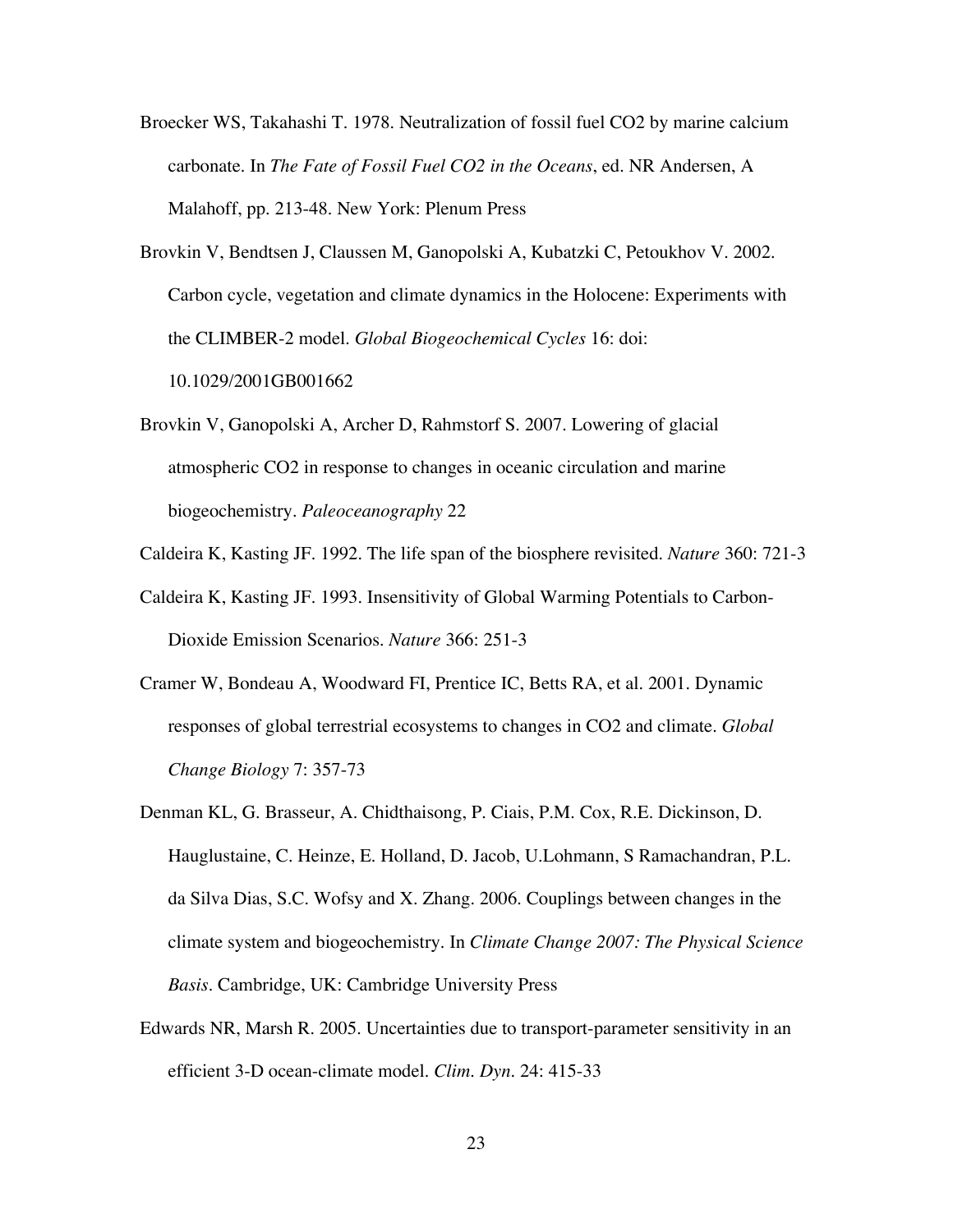- Fontaine S, Mariotti, A., Abbadie, L. 2003. The priming effect of organic matter: a question of microbial competition? *Soil Biology and Biochemistry* 2003
- Friedlingstein P, Cox P, Betts R, Bopp L, Bloh Wv, et al. 2006. Climate-carbon cycle feedback analysis: Results from C4MPI Model Intercomparison. *J. Climate* 19: 3337- 53
- Frolking S, Roulet NT, Moore TR, Richard JPH, Lavoie M, Muller SD. 2001. Modeling northern peatland decomposition and peat accumulation. *Ecosystems* 4: 479-98
- Gaffin SR, O'Neill BC, Oppenheimer M. 1995a. Comment on "The lifetime of excess atmospheric carbon dioxide" by Berrien Moore III and B.H. Braswell. *Glob. Biogeochem. Cycles* 9: 167-9
- Gaffin SR, Oneill BC, Oppenheimer M. 1995b. The Lifetime of Excess Atmospheric Carbon-Dioxide - Comment. *Global Biogeochemical Cycles* 9: 167-9
- Ganopolski A, Rahmstorf S, Petoukhov V, Claussen M. 1998. Simulation of modern and glacial climates with a coupled global model of intermediate complexity. *Nature* 371: 323-6
- Gavrilov AV, Romanovskii XN, Romanovsky VE, Hubberten HW, Tumskoy VE. 2003. Reconstruction of ice complex remnants on the eastern Siberian Arctic Shelf. *Permafrost and Periglacial Processes* 14: 187-98
- Goodwin P, Williams RG, Follows MJ, Dutkeiwicz S. 2007. The ocean-atmosphere partitioning of anthropogenic carbon dioxide on centennial timescales. *Global Biogeochemical Cycles* 21: doi:10.1029/2006GB002810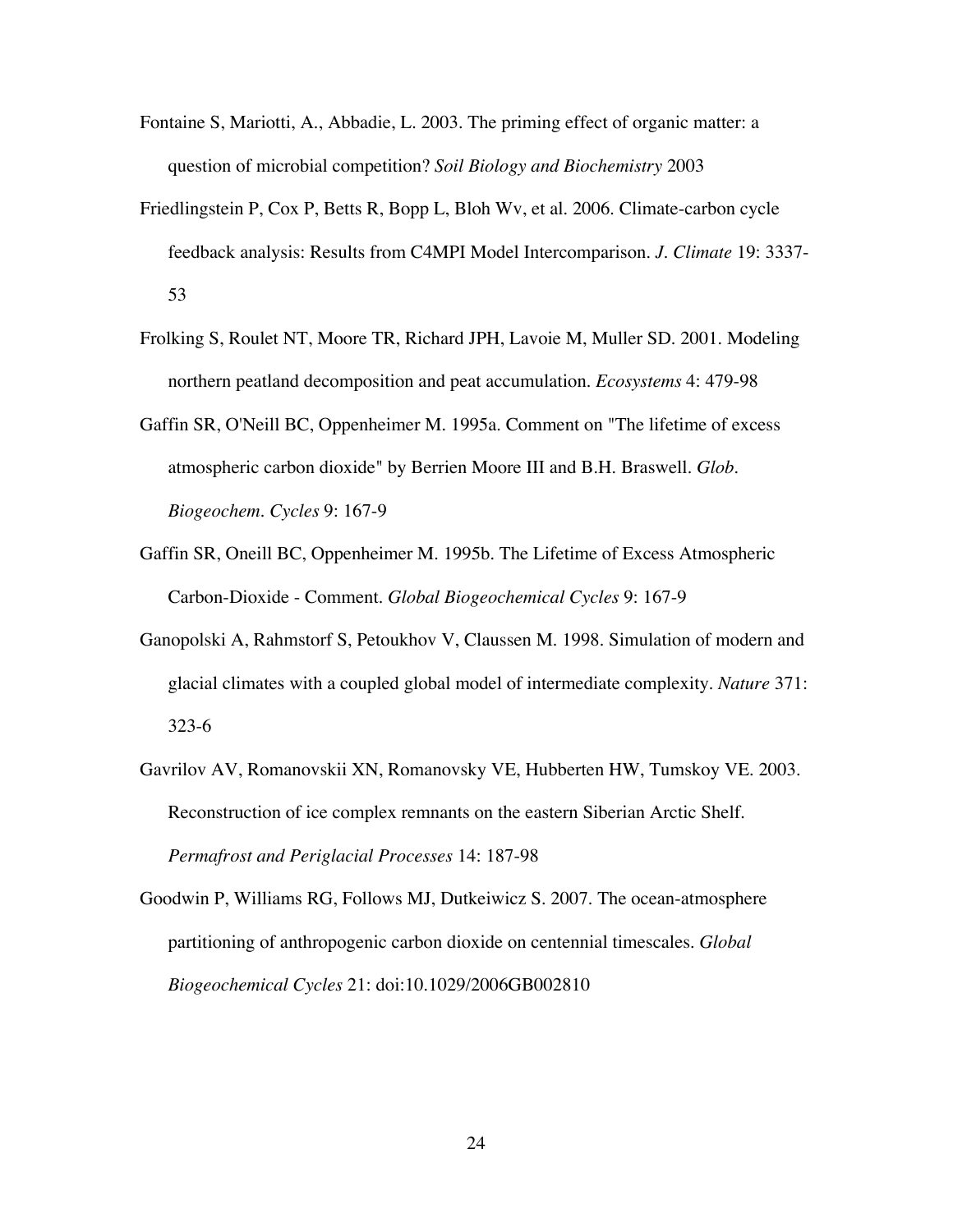- Jacobson MZ. 2005. Correction to "Control of fossil-fuel particulate black carbon and organic matter, possibly the most effective method of slowing global warming. *J. Geophys. Res.* 110: doi:10.1029/2006JD005888
- Keeling CD. 1961. The Concentration and Isotopic Abundances of Carbon Dioxide in Rural and Marine Air. *Geochimica Et Cosmochimica Acta* 24: 277-98
- Kennett JP, Stott LD. 1991. Abrupt deep sea warming, paleoceanographic changes and benthic extinctions at the end of the Paleocene. *Nature* 353: 319-22
- Kheshgi HS, Archer DE. 2004. A nonlinear convolution model for the evasion of CO2 injected into the deep ocean. *Journal of Geophysical Research-Oceans* 109
- Lal R, Kimble JMH, Eswaran H, Stewart BA, eds. 2000. *Global climate change and pedogenic carbonates*: CRC Press
- Lawrence DM, Slater AG. 2005. A projection of severe near-surface permafrost degradation during the 21st century. *Geophyc. Res. Letters* 32: doi:10.1029/2005GL025080
- Lenton TM, Britton C. 2006. Enhanced carbonate and silicate weathering accelerates recovery from fossil fuel CO2 perturbations. *Global Biogeochemical Cycles* 20
- Maier-Reimer E, Hasselmann K. 1987. Transport and storage of CO2 in the ocean -- an inorganic ocean-circulation carbon cycle model. *Climate Dynamics* 2: 63-90
- Maier-Reimer E, Mikolajewicz U, Hasselmann K. 1993. Mean circulation of the Hamburg LSG OGCM and its sensitivity to the thermohaline surface forcing. *J. Phys. Oceanogr.* 23: 731-57
- Matsumoto K, Tokos KS, Price A, Cox S. 2008. GENIE-M: a new and improved GENIE-1 developed in Minnesota. *Geosci. Model Dev. Discuss* 1: 1-37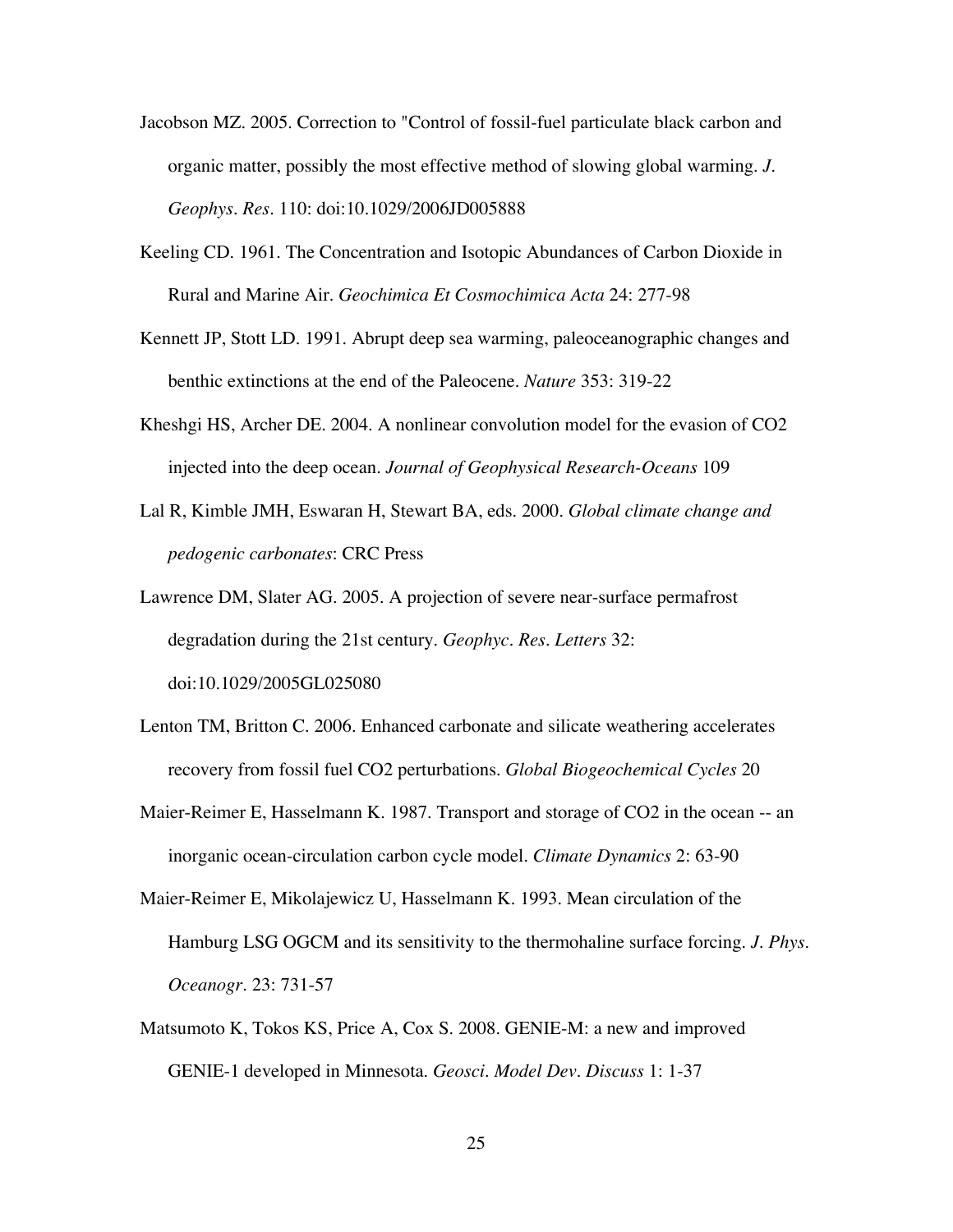- Meissner KJ, Weaver AJ, Matthews HD, Cox PM. 2003. The role of land surface dynamics in glacial inception: a study with the UVic Earth System Model. *Climate Dynamics* 21: 515-37
- Mikolajewicz U, Groger M, Maier-Reimer E, Schurgers G, Vizcaino M, Winguth AME. 2007. Long-term effects of anthropogenic CO2 emissions simulated with a complex earth system model. *Climate Dynamics* 28: 599-631
- Montenegro A, Brovkin V, Eby M, Archer D, Weaver AJ. 2007. Long term fate of anthropogenic carbon. *Geophysical Research Letters* 34
- Moore B, Braswell BH. 1994. The Lifetime of Excess Atmospheric Carbon-Dioxide. *Global Biogeochemical Cycles* 8: 23-38

Orr JC. 1999. On ocean carbon-cycle model comparison. *Tellus* 51: 509-10

- Pagani M, Caldeira K, Archer D, Zachos JC. 2006. An ancient carbon mystery. *Science* 314: 1556-7
- Plattner G-K, Knutti R, Joos F, Stocker TF, Bloh Wv, et al. 2008. Long-term climate commitments projected with climate - carbon cycle models. *J. Climate* DOI: 10.1175/2007JCLI1905.1: 2721-51

Purves D, Pacala S. 2008. Predictive models of forest dynamics. *Science* 320: 1452

Reich PB, Hobbie SE, Lee T, Ellsworth DS, West JB, et al. 2006. Nitrogen limitation constrains sustainability of ecosystem response to CO2. *Nature* 440: 922-5

Ridgwell A. 2007. Interpreting transient carbonate compensation depth

changes by marine sediment core modeling. *Paleocean.* 22: doi: 10.1029/2006PA001372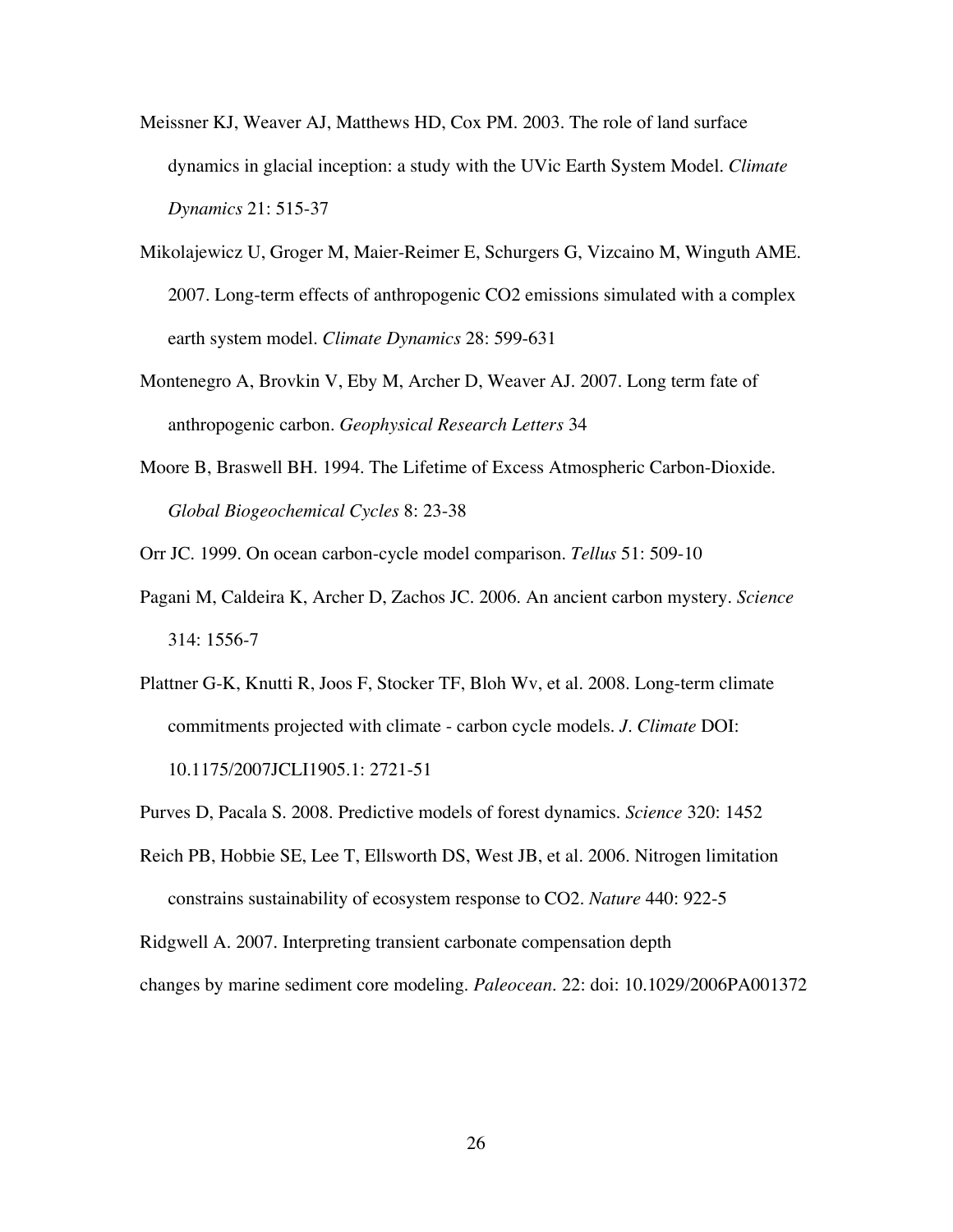- Ridgwell A, Hargreaves J, Edwards N, Annan J, Lenton T, et al. 2007. Marine geochemical data assimilation in an efficient Earth System Model of global biogeochemical cycling. *Biogeosciences* 4: 87-104
- Ridgwell A, Hargreaves JC. 2007. Regulation of atmospheric co2 by deep-sea sediments in an Earth system model. *Global Biogeochemical Cycles* 21: doi:10.1029/2006GB002764
- Ridgwell A, Zeebe RE. 2005. The role of the global carbonate cycle in the regulation and evolution of the Earth system. *Earth and Planetary Science Letters* 234: 299-315
- Roeckner E, Arpe K, Bengtsson L, Brinkop S, Duemenil L, et al. 1992. *Simulation of the present-day climate with the ECHAM model: impact of the model physics and resolution. Report No 93.*, Hamburg
- Schmittner A, Oschlies A, Matthews HD, Galbraith ED. 2008. Future changes in climate, ocean circulation, ecosystems, and biogeochemical cycling simulated for a businessas-usual CO2 emission scenario until year 4000 AD. *Global Biogeochemical Cycles* 22
- Shaffer G, Sarmiento JL. 1995. Biogeochemical Cycling in the Global Ocean .1. A New, Analytical Model with Continuous Vertical Resolution and High-Latitude Dynamics. *Journal of Geophysical Research-Oceans* 100: 2659-72
- Siegenthaler U, Oeschger H. 1987. Biospheric CO2emissions during the past 200 years reconstructed by deconvolution of ice core data. *Tellus* 39B: 140-54
- Singaraye JS, Richards DA, Ridgwell A, Valdes PJ, Austin WEN, Beck JW. in press. An oceanic origin for the increase of atmospheric radiocarbon during the Younger Dryas. *Geophyc. Res. Letters*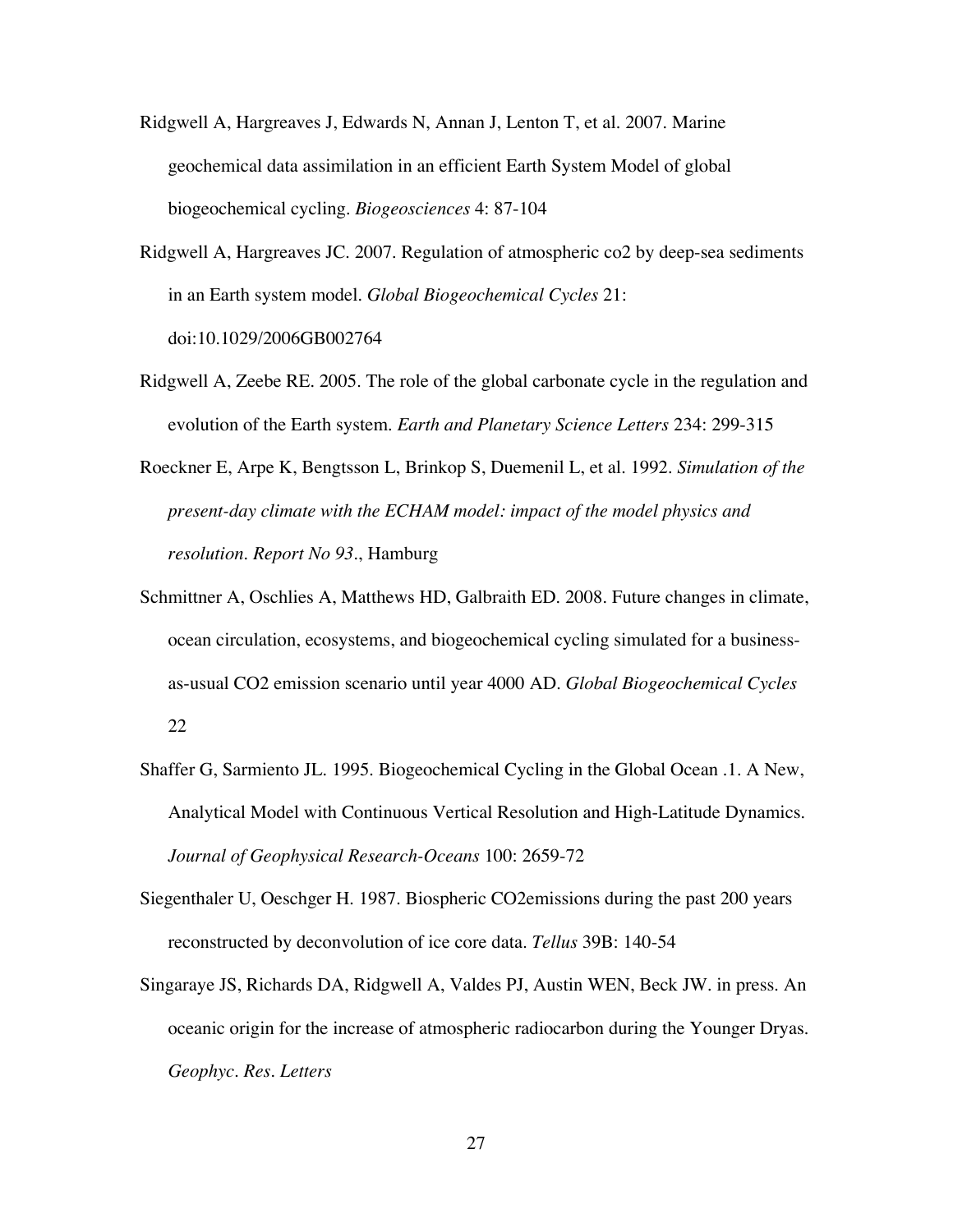- Sitch S, Smith B, Prentice IC, Arneth A, Bondeau A, et al. 2003. Evaluation of ecosystem dynamics, plant geography and terrestrial carbon cycling in the LPJ dynamic global vegetation model. *Global Change Biology* 9: 161-85
- Sundquist ET. 1990. Influence of deep-sea benthic processes on atmospheric CO2. *Phil. Trans. R. Soc. Lond. A* 331: 155-65
- Tans PP, Fung IY, Takahashi T. 1990. Observational constraints on the global atmospheric carbon dioxide budget. *Science* 247: 1431-8
- Tyrrell T, Shepherd JG, Castle S. 2007. The long-term legacy of fossil fuels. *Tellus* 59: 664-72
- Walker JCG, Hays PB, Kasting JF. 1981. A negative feedback mechanism for the longterm stabilization of Earth's surface temperature. *J. Geophys. Res.* 86: 9776-82
- Walker JCG, Kasting JF. 1992. Effects of fuel and forest conservation on future levels of atmospheric carbon dioxide. *Palaeogeography, Palaeoclimatology, Palaeoecology (Global and Planetary Change Section)* 97: 151-89
- Weaver AJ, Eby M, Wiebe EC, Bitz CM, Duffy PB, et al. 2001. The UVic Earth System Climate Model: Model description, climatology, and applications to past, present and future climates. *Atmosphere-Ocean* 39: 361-428
- Weber SL, Drijfhout SS, Abe-Ouchi A, Curcifix M, Eby M, et al. 2007. The modern and glacial overturning circulation in the Atlantic ocean in PMIP coupled model simulations. *Climate of the Past* 3: 51-64
- Winguth AME, Heimann M, Kurz KD, Maier-Reimer E, Michajewicz U, Segschneider J. 1994. ENSO related fluctuations of the marine carbon cycle. *Global Biogeochem. Cycles* 8: 39-65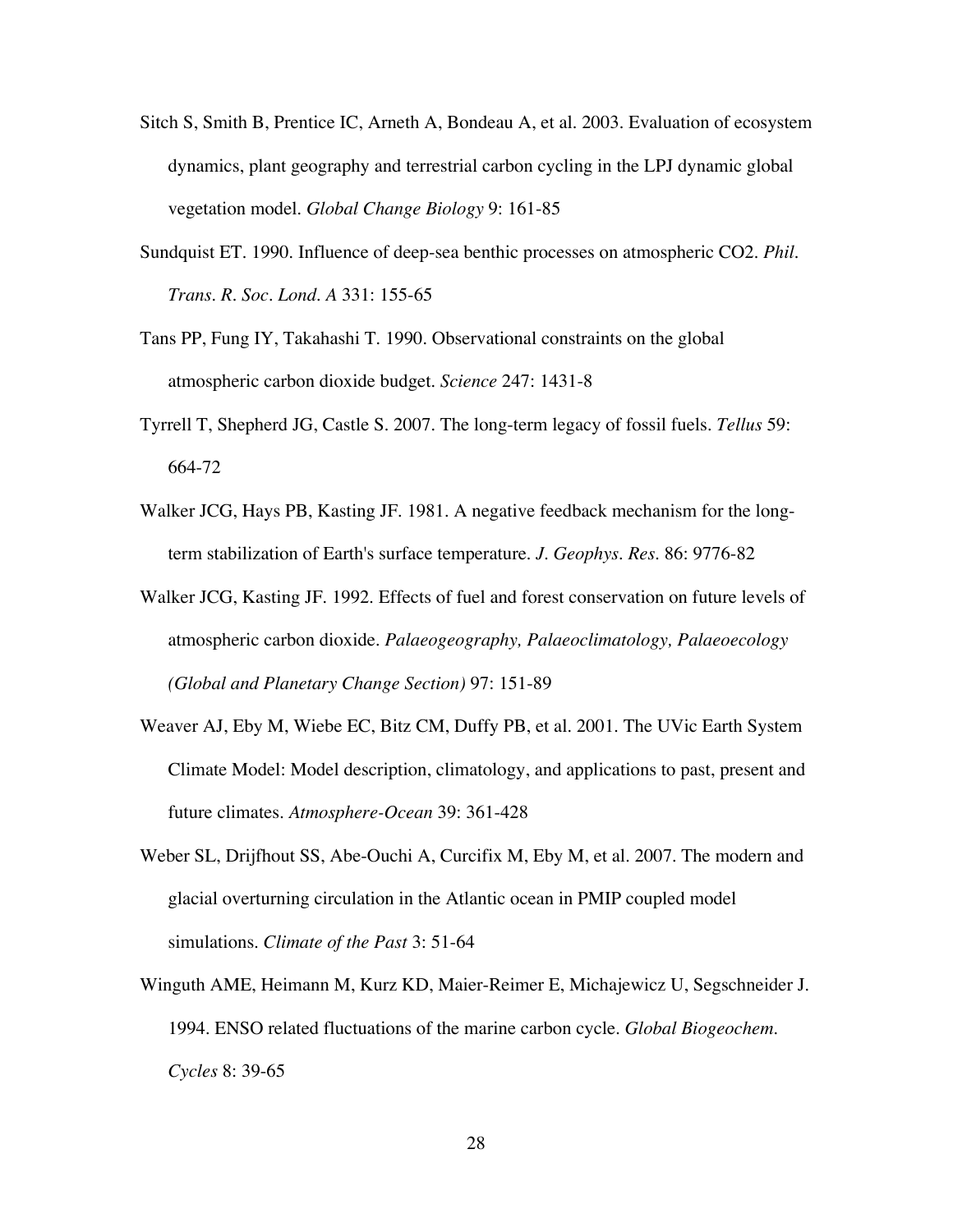Zeebe RE, Wolf-Gladrow DA. 2001. *CO2 in seawater: Equilibrium, kinetics, isotopes*.

New York: Elsevier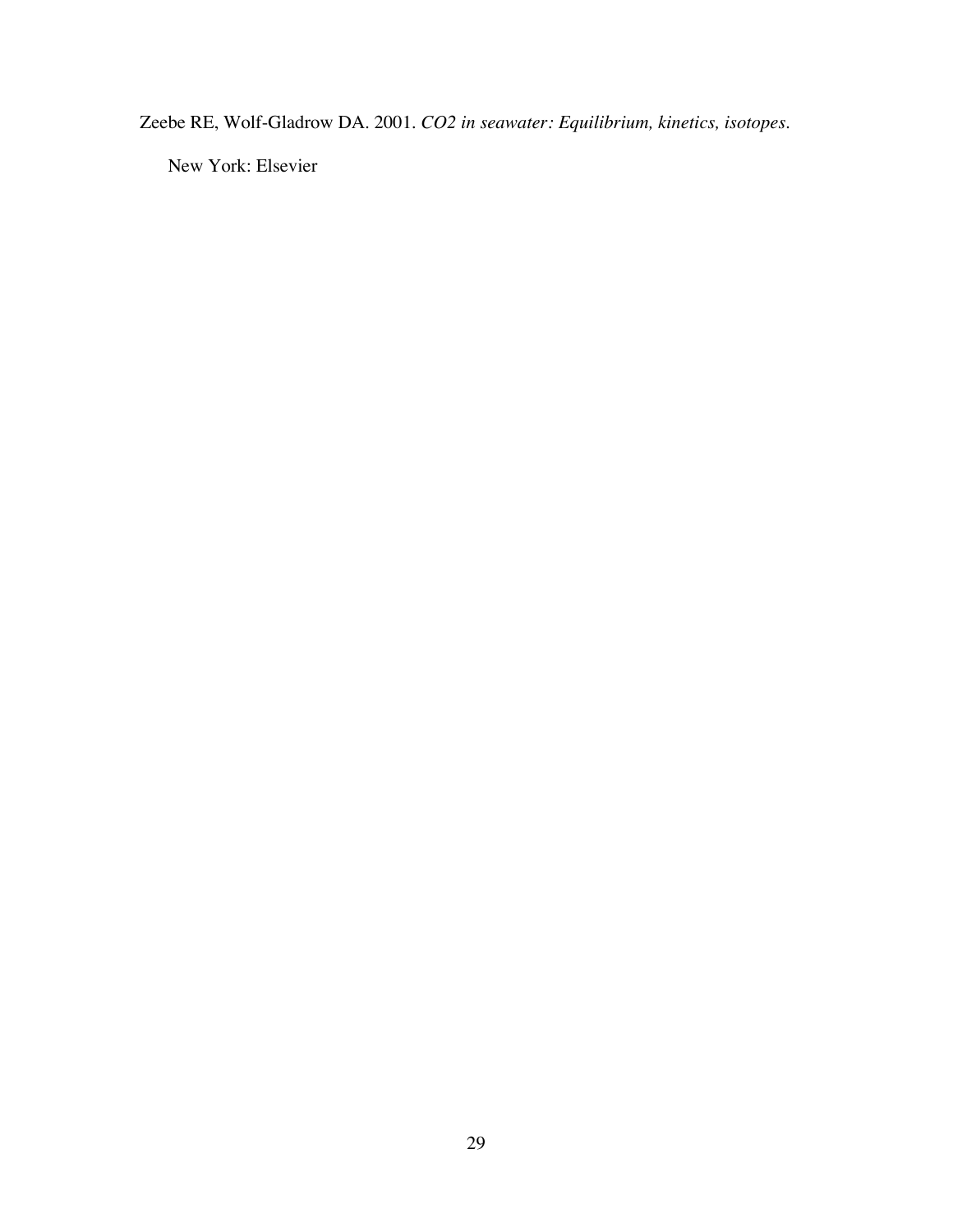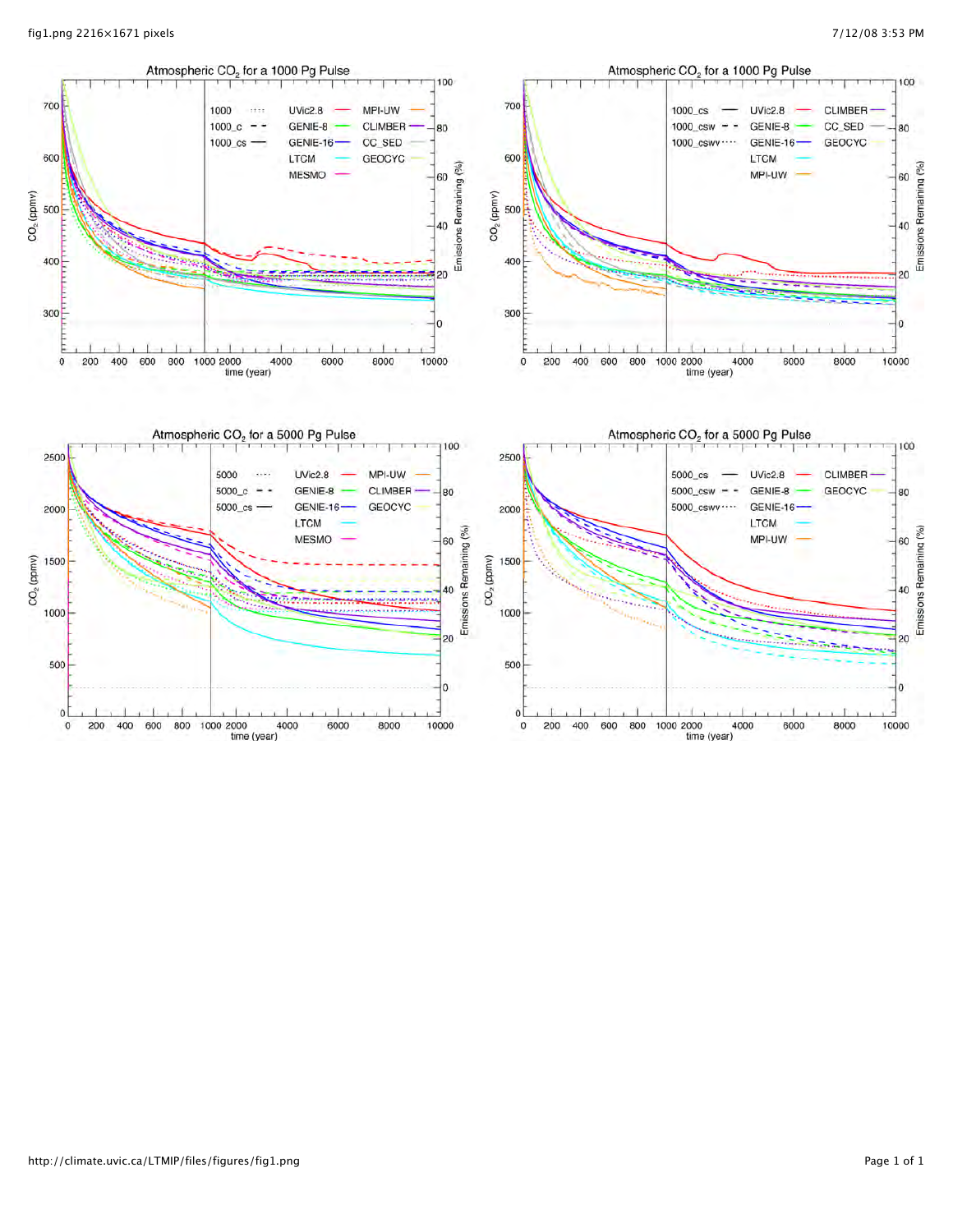

Figure 2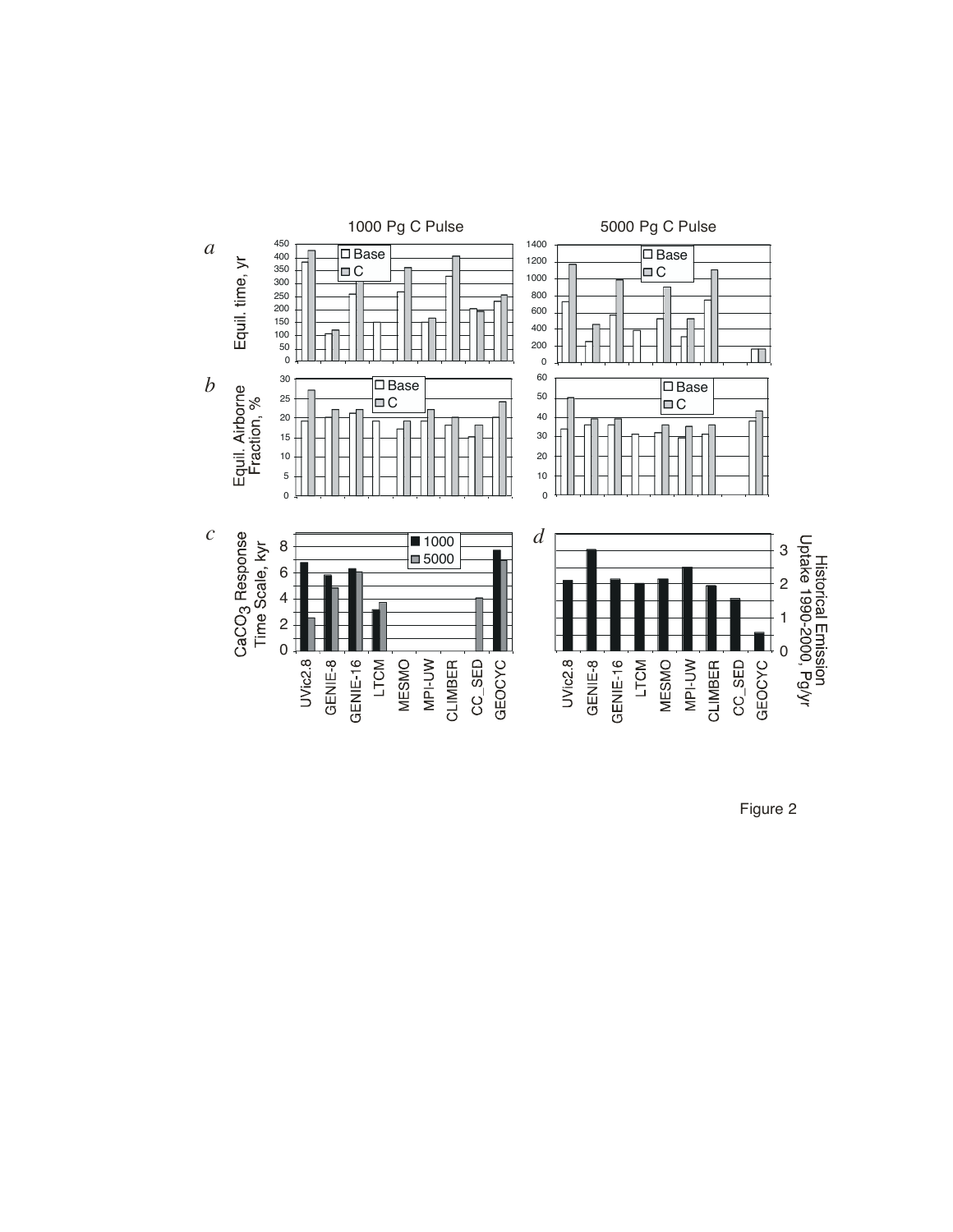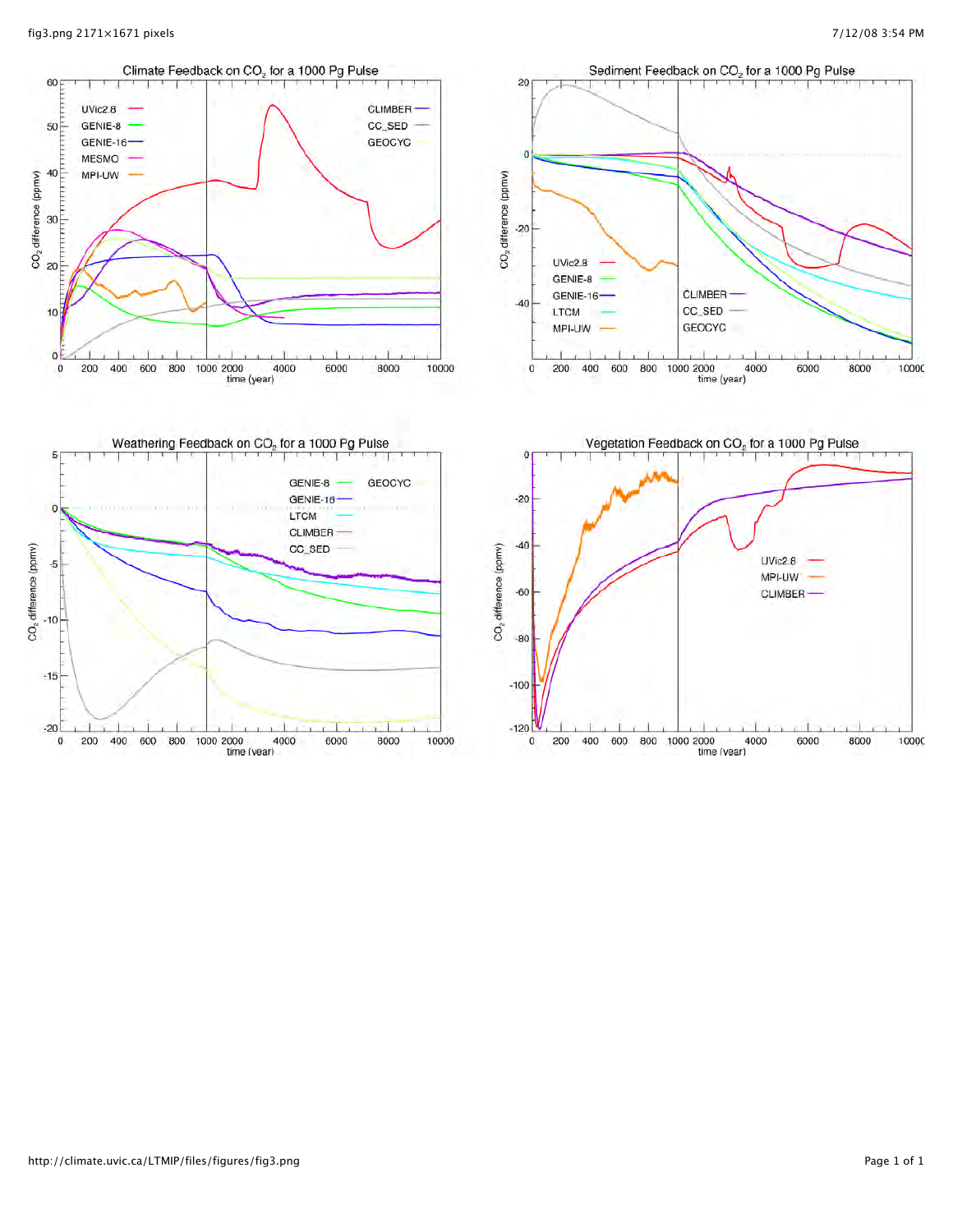